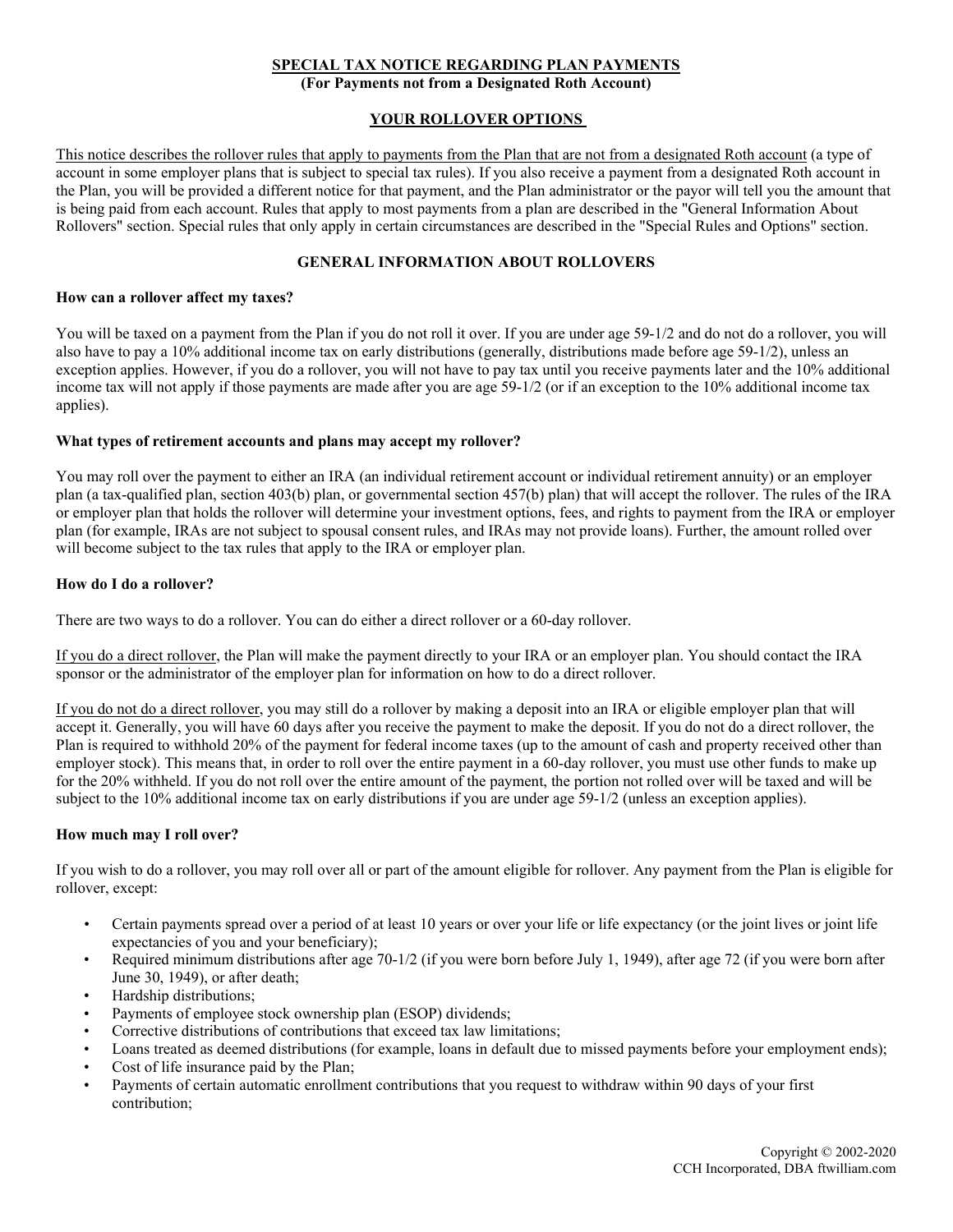- Amounts treated as distributed because of a prohibited allocation of S corporation stock under an ESOP (also, there generally will be adverse tax consequences if you roll over a distribution of S corporation stock to an IRA); and
- Distributions of certain premiums for health and accident insurance.

The Plan administrator or the payor can tell you what portion of a payment is eligible for rollover.

## **If I don't do a rollover, will I have to pay the 10% additional income tax on early distributions?**

If you are under age 59-1/2, you will have to pay the 10% additional income tax on early distributions for any payment from the Plan (including amounts withheld for income tax) that you do not roll over, unless one of the exceptions listed below applies. This tax applies to the part of the distribution that you must include in income and is in addition to the regular income tax on the payment not rolled over.

The 10% additional income tax does not apply to the following payments from the Plan:

- Payments made after you separate from service if you will be at least age 55 in the year of the separation;
- Payments that start after you separate from service if paid at least annually in equal or close to equal amounts over your life or life expectancy (or the joint lives or joint life expectancies of you and your beneficiary);
- Payments from a governmental plan made after you separate from service if you are a qualified public safety employee and you will be at least age 50 in the year of the separation;
- Payments made due to disability;
- Payments after your death;
- Payments of ESOP dividends:
- Corrective distributions of contributions that exceed tax law limitations;
- Cost of life insurance paid by the Plan;
- Payments made directly to the government to satisfy a federal tax levy;
- Payments made under a qualified domestic relations order (QDRO);
- Payments of up to \$5,000 made to you from a defined contribution plan if the payment is a qualified birth or adoption distribution;
- Payments up to the amount of your deductible medical expenses (without regard to whether you itemize deductions for the taxable year);
- Certain payments made while you are on active duty if you were a member of a reserve component called to duty after September 11, 2001 for more than 179 days;
- Payments of certain automatic enrollment contributions that you request to withdraw within 90 days of your first contribution;
- Payments excepted from the additional income tax by federal legislation relating to certain emergencies and disasters; and
- Phased retirement payments made to federal employees.

## **If I do a rollover to an IRA, will the 10% additional income tax apply to early distributions from the IRA?**

If you receive a payment from an IRA when you are under age 59-1/2, you will have to pay the 10% additional income tax on early distributions on the part of the distribution that you must include in income, unless an exception applies. In general, the exceptions to the 10% additional income tax for early distributions from an IRA are the same as the exceptions listed above for early distributions from a plan. However, there are a few differences for payments from an IRA, including:

- The exception for payments made after you separate from service if you will be at least age 55 in the year of the separation (or age 50 for qualified public safety employees) does not apply;
- The exception for qualified domestic relations orders (QDROs) does not apply (although a special rule applies under which, as part of a divorce or separation agreement, a tax-free transfer may be made directly to an IRA of a spouse or former spouse); and
- The exception for payments made at least annually in equal or close to equal amounts over a specified period applies without regard to whether you have had a separation from service.

Additional exceptions apply for payments from an IRA, including:

- Payments for qualified higher education expenses;
- Payments up to \$10,000 used in a qualified first-time home purchase; and
- Payments for health insurance premiums after you have received unemployment compensation for 12 consecutive weeks (or would have been eligible to receive unemployment compensation but for selfemployed status).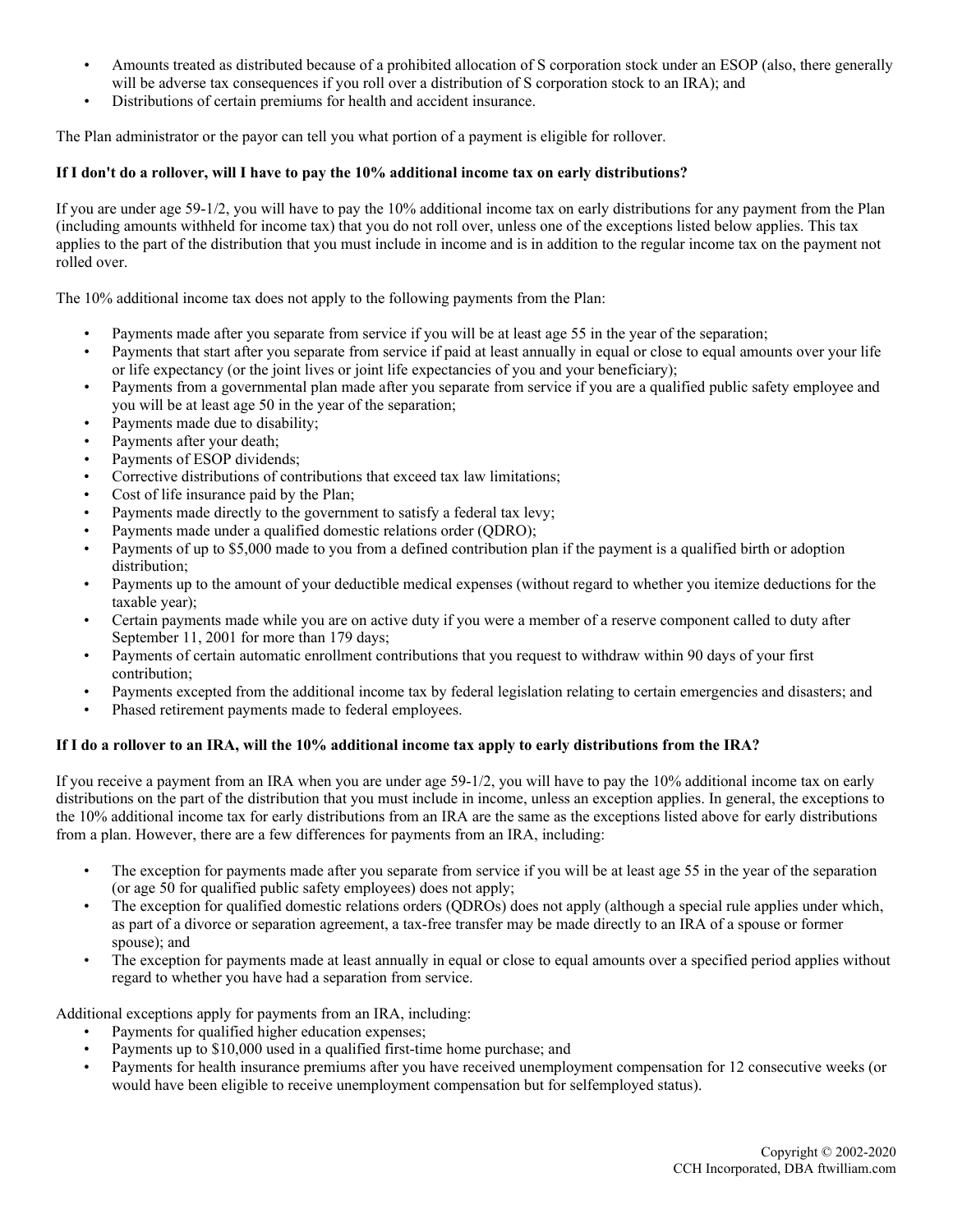### **Will I owe State income taxes?**

This notice does not address any State or local income tax rules (including withholding rules).

# **SPECIAL RULES AND OPTIONS**

#### **If your payment includes after-tax contributions**

After-tax contributions included in a payment are not taxed. If you receive a partial payment of your total benefit, an allocable portion of your after-tax contributions is included in the payment, so you cannot take a payment of only after-tax contributions. However, if you have pre-1987 after-tax contributions maintained in a separate account, a special rule may apply to determine whether the aftertax contributions are included in the payment. In addition, special rules apply when you do a rollover, as described below.

You may roll over to an IRA a payment that includes after-tax contributions through either a direct rollover or a 60-day rollover. You must keep track of the aggregate amount of the after-tax contributions in all of your IRAs (in order to determine your taxable income for later payments from the IRAs). If you do a direct rollover of only a portion of the amount paid from the Plan and at the same time the rest is paid to you, the portion rolled over consists first of the amount that would be taxable if not rolled over. For example, assume you are receiving a distribution of \$12,000, of which \$2,000 is after-tax contributions. In this case, if you directly roll over \$10,000 to an IRA that is not a Roth IRA, no amount is taxable because the \$2,000 amount not rolled over is treated as being after-tax contributions. If you do a direct rollover of the entire amount paid from the Plan to two or more destinations at the same time, you can choose which destination receives the after-tax contributions.

Similarly, if you do a 60-day rollover to an IRA of only a portion of a payment made to you, the portion rolled over consists first of the amount that would be taxable if not rolled over. For example, assume you are receiving a distribution of \$12,000, of which \$2,000 is after-tax contributions, and no part of the distribution is directly rolled over. In this case, if you roll over \$10,000 to an IRA that is not a Roth IRA in a 60-day rollover, no amount is taxable because the \$2,000 amount not rolled over is treated as being after-tax contributions.

You may roll over to an employer plan all of a payment that includes after-tax contributions, but only through a direct rollover (and only if the receiving plan separately accounts for after-tax contributions and is not a governmental section 457(b) plan). You can do a 60-day rollover to an employer plan of part of a payment that includes after-tax contributions, but only up to the amount of the payment that would be taxable if not rolled over.

#### **If you miss the 60-day rollover deadline**

Generally, the 60-day rollover deadline cannot be extended. However, the IRS has the limited authority to waive the deadline under certain extraordinary circumstances, such as when external events prevented you from completing the rollover by the 60-day rollover deadline. Under certain circumstances, you may claim eligibility for a waiver of the 60-day rollover deadline by making a written selfcertification. Otherwise, to apply for a waiver from the IRS, you must file a private letter ruling request with the IRS. Private letter ruling requests require the payment of a nonrefundable user fee. For more information, see IRS Publication 590-A, *Contributions to Individual Retirement Arrangements (IRAs)*.

## **If your payment includes employer stock that you do not roll over**

If you do not do a rollover, you can apply a special rule to payments of employer stock (or other employer securities) that are either attributable to after-tax contributions or paid in a lump sum after separation from service (or after age 59-1/2, disability, or the participant's death). Under the special rule, the net unrealized appreciation on the stock will not be taxed when distributed from the Plan and will be taxed at capital gain rates when you sell the stock. Net unrealized appreciation is generally the increase in the value of employer stock after it was acquired by the Plan. If you do a rollover for a payment that includes employer stock (for example, by selling the stock and rolling over the proceeds within 60 days of the payment), the special rule relating to the distributed employer stock will not apply to any subsequent payments from the IRA or, generally, the Plan. The Plan administrator can tell you the amount of any net unrealized appreciation.

## **If you have an outstanding loan that is being offset**

If you have an outstanding loan from the Plan, your Plan benefit may be offset by the outstanding amount of the loan, typically when your employment ends. The offset amount is treated as a distribution to you at the time of the offset. Generally, you may roll over all or any portion of the offset amount. Any offset amount that is not rolled over will be taxed (including the 10% additional income tax on early distributions, unless an exception applies). You may roll over offset amounts to an IRA or an employer plan (if the terms of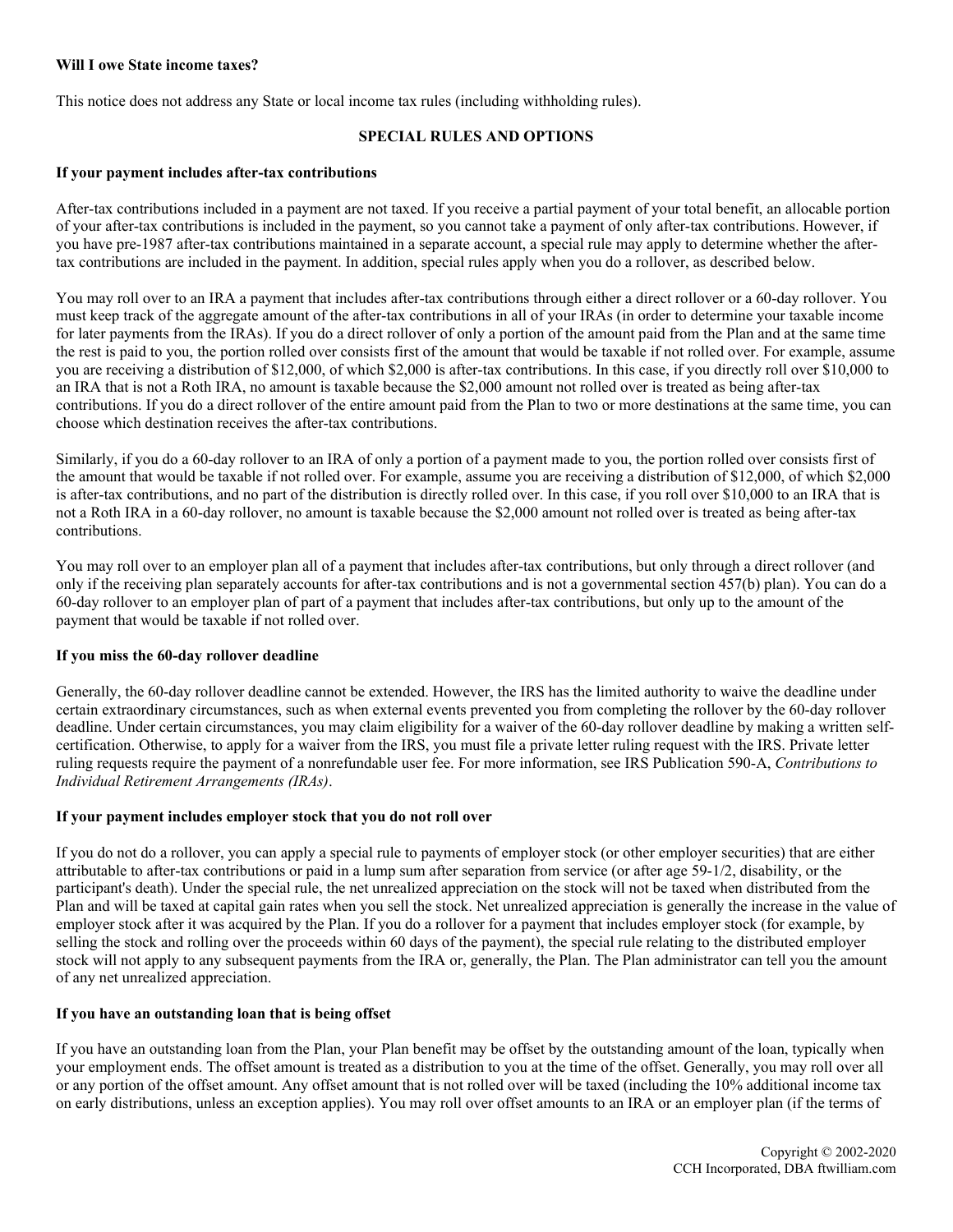the employer plan permit the plan to receive plan loan offset rollovers).

How long you have to complete the rollover depends on what kind of plan loan offset you have. If you have a qualified plan loan offset, you will have until your tax return due date (including extensions) for the tax year during which the offset occurs to complete your rollover. A qualified plan loan offset occurs when a plan loan in good standing is offset because your employer plan terminates, or because you sever from employment. If your plan loan offset occurs for any other reason (such as a failure to make level loan repayments that results in a deemed distribution), then you have 60 days from the date the offset occurs to complete your rollover.

### **If you were born on or before January 1, 1936**

If you were born on or before January 1, 1936 and receive a lump sum distribution that you do not roll over, special rules for calculating the amount of the tax on the payment might apply to you. For more information, see IRS Publication 575, *Pension and Annuity Income*.

### **If your payment is from a governmental section 457(b) plan**

If the Plan is a governmental section 457(b) plan, the same rules described elsewhere in this notice generally apply, allowing you to roll over the payment to an IRA or an employer plan that accepts rollovers. One difference is that, if you do not do a rollover, you will not have to pay the 10% additional income tax on early distributions from the Plan even if you are under age 59-1/2 (unless the payment is from a separate account holding rollover contributions that were made to the Plan from a tax-qualified plan, a section 403(b) plan, or an IRA). However, if you do a rollover to an IRA or to an employer plan that is not a governmental section 457(b) plan, a later distribution made before age 59-1/2 will be subject to the 10% additional income tax on early distributions (unless an exception applies). Other differences include that you cannot do a rollover if the payment is due to an "unforeseeable emergency" and the special rules under "If your payment includes employer stock that you do not roll over" and "If you were born on or before January 1, 1936" do not apply.

# **If you are an eligible retired public safety officer and your payment is used to pay for health coverage or qualified long-term care insurance**

If the Plan is a governmental plan, you retired as a public safety officer, and your retirement was by reason of disability or was after normal retirement age, you can exclude from your taxable income Plan payments paid directly as premiums to an accident or health plan (or a qualified long-term care insurance contract) that your employer maintains for you, your spouse, or your dependents, up to a maximum of \$3,000 annually. For this purpose, a public safety officer is a law enforcement officer, firefighter, chaplain, or member of a rescue squad or ambulance crew.

## **If you roll over your payment to a Roth IRA**

If you roll over a payment from the Plan to a Roth IRA, a special rule applies under which the amount of the payment rolled over (reduced by any after-tax amounts) will be taxed. In general, the 10% additional income tax on early distributions will not apply. However, if you take the amount rolled over out of the Roth IRA within the 5-year period that begins on January 1 of the year of the rollover, the 10% additional income tax will apply (unless an exception applies).

If you roll over the payment to a Roth IRA, later payments from the Roth IRA that are qualified distributions will not be taxed (including earnings after the rollover). A qualified distribution from a Roth IRA is a payment made after you are age 59-1/2 (or after your death or disability, or as a qualified first-time homebuyer distribution of up to \$10,000) and after you have had a Roth IRA for at least 5 years. In applying this 5-year rule, you count from January 1 of the year for which your first contribution was made to a Roth IRA. Payments from the Roth IRA that are not qualified distributions will be taxed to the extent of earnings after the rollover, including the 10% additional income tax on early distributions (unless an exception applies). You do not have to take required minimum distributions from a Roth IRA during your lifetime. For more information, see IRS Publication 590-A, *Contributions to Individual Retirement Arrangements (IRAs)* and IRS Publication 590-B, *Distributions from Individual Retirement Arrangements (IRAs)*.

You cannot roll over a payment from the Plan to a designated Roth account in an employer plan.

## **If you are not a Plan participant**

Payments after death of the participant. If you receive a distribution after the participant's death that you do not roll over, the distribution generally will be taxed in the same manner described elsewhere in this notice. However, the 10% additional income tax on early distributions and the special rules for public safety officers do not apply, and the special rule described under the section "If you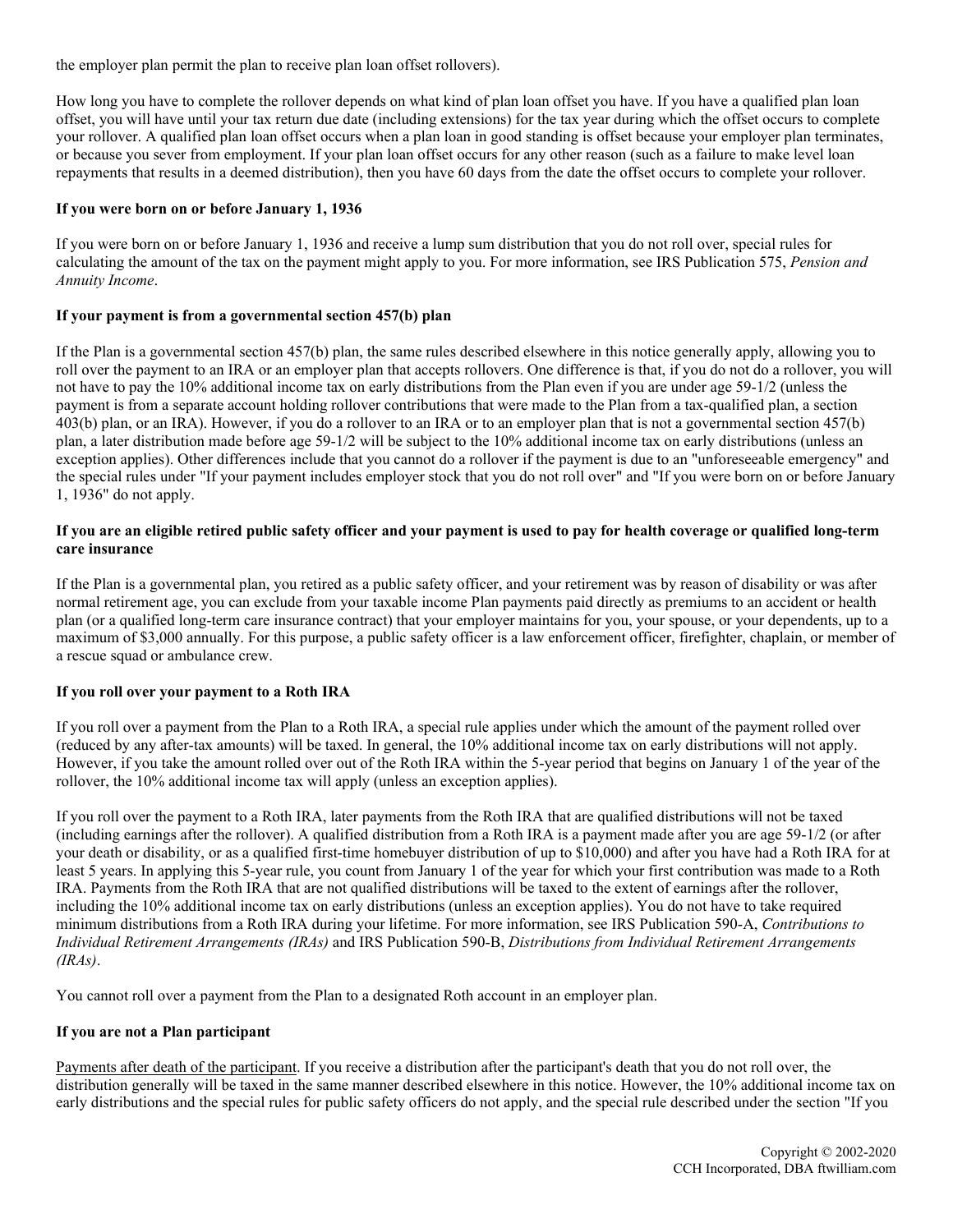were born on or before January 1, 1936" applies only if the deceased participant was born on or before January 1, 1936.

**If you are a surviving spouse**. If you receive a payment from the Plan as the surviving spouse of a deceased participant, you have the same rollover options that the participant would have had, as described elsewhere in this notice. In addition, if you choose to do a rollover to an IRA, you may treat the IRA as your own or as an inherited IRA.

An IRA you treat as your own is treated like any other IRA of yours, so that payments made to you before you are age 59-1/2 will be subject to the 10% additional income tax on early distributions (unless an exception applies) and required minimum distributions from your IRA do not have to start until after you are age 70-1/2 (if you were born before July 1, 1949) or age 72 (if you were born after June 30, 1949).

If you treat the IRA as an inherited IRA, payments from the IRA will not be subject to the 10% additional income tax on early distributions. However, if the participant had started taking required minimum distributions, you will have to receive required minimum distributions from the inherited IRA. If the participant had not started taking required minimum distributions from the Plan, you will not have to start receiving required minimum distributions from the inherited IRA until the year the participant would have been age 70-1/2 (if the participant was born before July 1, 1949) or age 72 (if the participant was born after June 30, 1949).

**If you are a surviving beneficiary other than a spouse**. If you receive a payment from the Plan because of the participant's death and you are a designated beneficiary other than a surviving spouse, the only rollover option you have is to do a direct rollover to an inherited IRA. Payments from the inherited IRA will not be subject to the 10% additional income tax on early distributions. You will have to receive required minimum distributions from the inherited IRA.

Payments under a QDRO. If you are the spouse or former spouse of the participant who receives a payment from the Plan under a QDRO, you generally have the same options and the same tax treatment that the participant would have (for example, you may roll over the payment to your own IRA or an eligible employer plan that will accept it). However, payments under the QDRO will not be subject to the 10% additional income tax on early distributions.

### **If you are a nonresident alien**

If you are a nonresident alien and you do not do a direct rollover to a U.S. IRA or U.S. employer plan, instead of withholding 20%, the Plan is generally required to withhold 30% of the payment for federal income taxes. If the amount withheld exceeds the amount of tax you owe (as may happen if you do a 60-day rollover), you may request an income tax refund by filing Form 1040NR and attaching your Form 1042-S. See Form W-8BEN for claiming that you are entitled to a reduced rate of withholding under an income tax treaty. For more information, see also IRS Publication 519, *U.S. Tax Guide for Aliens*, and IRS Publication 515, *Withholding of Tax on Nonresident Aliens and Foreign Entities*.

## **Other special rules**

If a payment is one in a series of payments for less than 10 years, your choice whether to do a direct rollover will apply to all later payments in the series (unless you make a different choice for later payments).

If your payments for the year are less than \$200 (not including payments from a designated Roth account in the Plan), the Plan is not required to allow you to do a direct rollover and is not required to withhold federal income taxes. However, you may do a 60-day rollover.

Unless you elect otherwise, a mandatory cashout of more than \$1,000 (not including payments from a designated Roth account in the Plan) will be directly rolled over to Penchecks, Inc.. A mandatory cashout is a payment from a plan to a participant made before age 62 (or normal retirement age, if later) and without consent, where the participant's benefit does not exceed \$5,000 (not including any amounts held under the Plan as a result of a prior rollover made to the Plan).

You may have special rollover rights if you recently served in the U.S. Armed Forces. For more information on special rollover rights related to the U.S. Armed Forces, see IRS Publication 3, *Armed Forces' Tax Guide*. You also may have special rollover rights if you were affected by a federally declared disaster (or similar event), or if you received a distribution on account of a disaster. For more information on special rollover rights related to disaster relief, see the IRS website at www.irs.gov.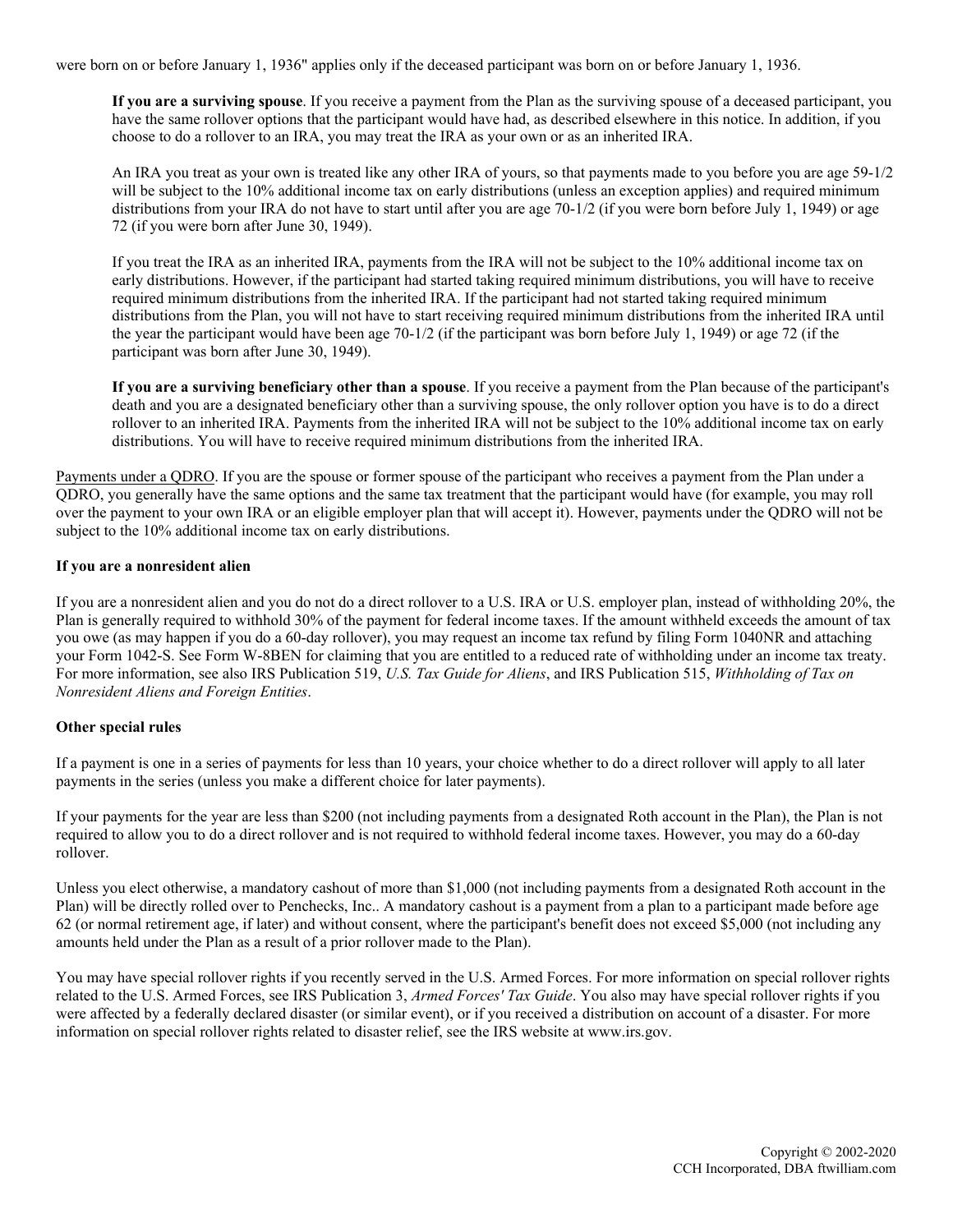#### **FOR MORE INFORMATION**

You may wish to consult with the Plan administrator or payor, or a professional tax advisor, before taking a payment from the Plan. Also, you can find more detailed information on the federal tax treatment of payments from employer plans in: IRS Publication 575, *Pension and Annuity Income*; IRS Publication 590-A, *Contributions to Individual Retirement Arrangements (IRAs)*; IRS Publication 590-B, *Distributions from Individual Retirement Arrangements (IRAs)*; and IRS Publication 571, *Tax-Sheltered Annuity Plans (403(b) Plans)*. These publications are available from a local IRS office, on the web at www.irs.gov, or by calling 1-800-TAX-FORM.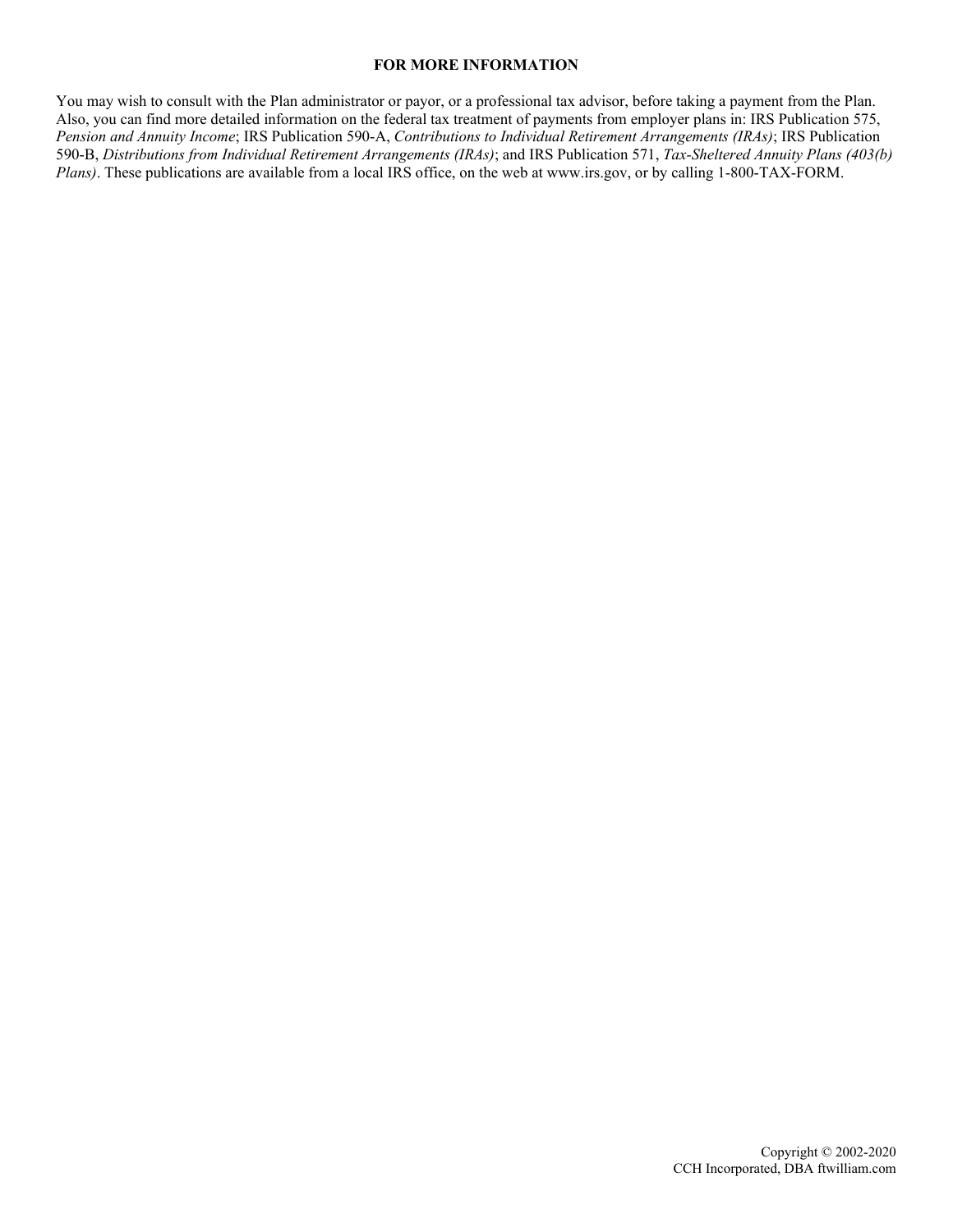# **SPECIAL TAX NOTICE REGARDING PLAN PAYMENTS**

**(For Payments from a Designated Roth Account)**

## **YOUR ROLLOVER OPTIONS - ROTH**

This notice describes the rollover rules that apply to payments from the Plan that are from a designated Roth account. If you also receive a payment from the Plan that is not from a designated Roth account, you will be provided a different notice for that payment, and the Plan administrator or the payor will tell you the amount that is being paid from each account.

Rules that apply to most payments from a designated Roth account are described in the "General Information About Rollovers" section. Special rules that only apply in certain circumstances are described in the "Special Rules and Options" section.

#### **GENERAL INFORMATION ABOUT ROLLOVERS**

#### **How can a rollover affect my taxes?**

After-tax contributions included in a payment from a designated Roth account are not taxed, but earnings might be taxed. The tax treatment of earnings included in the payment depends on whether the payment is a qualified distribution. If a payment is only part of your designated Roth account, the payment will include an allocable portion of the earnings in your designated Roth account.

If the payment from the Plan is not a qualified distribution and you do not do a rollover to a Roth IRA or a designated Roth account in an employer plan, you will be taxed on the portion of the payment that is earnings. If you are under age 59-1/2, a 10% additional income tax on early distributions (generally, distributions made before age 59-1/2) will also apply to the earnings (unless an exception applies). However, if you do a rollover, you will not have to pay taxes currently on the earnings and you will not have to pay taxes later on payments that are qualified distributions.

If the payment from the Plan is a qualified distribution, you will not be taxed on any part of the payment even if you do not do a rollover. If you do a rollover, you will not be taxed on the amount you roll over and any earnings on the amount you roll over will not be taxed if paid later in a qualified distribution.

A qualified distribution from a designated Roth account in the Plan is a payment made after you are age 59-1/2 (or after your death or disability) and after you have had a designated Roth account in the Plan for at least 5 years. In applying the 5-year rule, you count from January 1 of the year your first contribution was made to the designated Roth account. However, if you did a direct rollover to a designated Roth account in the Plan from a designated Roth account in another employer plan, your participation will count from January 1 of the year your first contribution was made to the designated Roth account in the Plan or, if earlier, to the designated Roth account in the other employer plan.

# **What types of retirement accounts and plans may accept my rollover?**

You may roll over the payment to either a Roth IRA (a Roth individual retirement account or Roth individual retirement annuity) or a designated Roth account in an employer plan (a tax-qualified plan, section 403(b) plan or governmental section 457 plan) that will accept the rollover. The rules of the Roth IRA or employer plan that holds the rollover will determine your investment options, fees, and rights to payment from the Roth IRA or employer plan (for example, Roth IRAs are not subject to spousal consent rules, and Roth IRAs may not provide loans). Further, the amount rolled over will become subject to the tax rules that apply to the Roth IRA or the designated Roth account in the employer plan. In general, these tax rules are similar to those described elsewhere in this notice, but differences include:

- If you do a rollover to a Roth IRA, all of your Roth IRAs will be considered for purposes of determining whether you have satisfied the 5-year rule (counting from January 1 of the year for which your first contribution was made to any of your Roth IRAs).
- If you do a rollover to a Roth IRA, you will not be required to take a distribution from the Roth IRA during your lifetime and you must keep track of the aggregate amount of the after-tax contributions in all of your Roth IRAs (in order to determine your taxable income for later Roth IRA payments that are not qualified distributions).
- Eligible rollover distributions from a Roth IRA can only be rolled over to another Roth IRA.

#### **How do I do a rollover?**

There are two ways to do a rollover. You can either do a direct rollover or a 60-day rollover.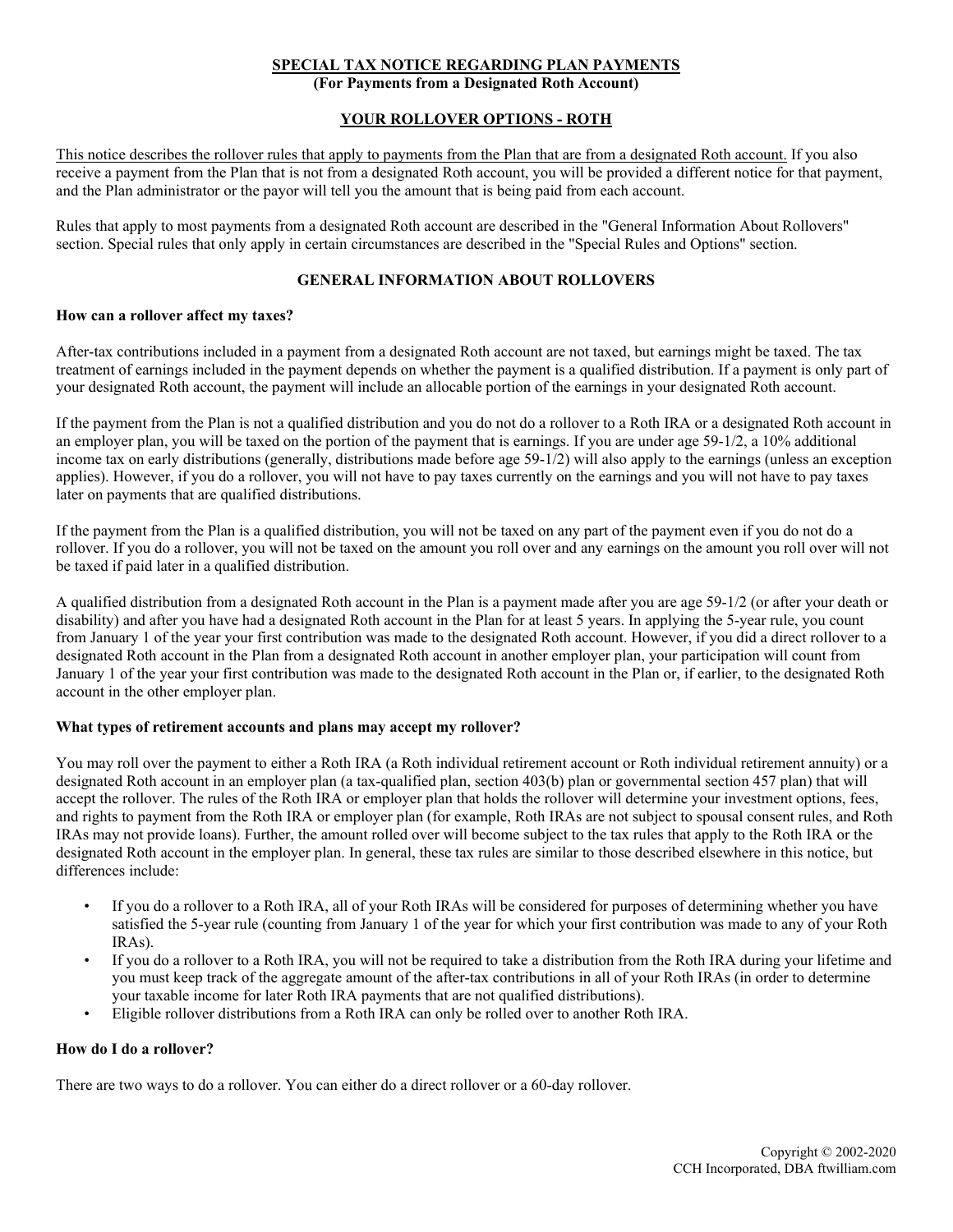If you do a direct rollover, the Plan will make the payment directly to your Roth IRA or designated Roth account in an employer plan. You should contact the Roth IRA sponsor or the administrator of the employer plan for information on how to do a direct rollover.

If you do not do a direct rollover, you may still do a rollover by making a deposit (generally within 60 days) into a Roth IRA, whether the payment is a qualified or nonqualified distribution. In addition, you can do a rollover by making a deposit within 60 days into a designated Roth account in an employer plan if the payment is a nonqualified distribution and the rollover does not exceed the amount of the earnings in the payment. You cannot do a 60-day rollover to an employer plan of any part of a qualified distribution. If you receive a distribution that is a nonqualified distribution and you do not roll over an amount at least equal to the earnings allocable to the distribution, you will be taxed on the amount of those earnings not rolled over, including the 10% additional income tax on early distributions if you are under age 59-1/2 (unless an exception applies).

If you do a direct rollover of only a portion of the amount paid from the Plan and a portion is paid to you at the same time, the portion directly rolled over consists first of earnings.

If you do not do a direct rollover and the payment is not a qualified distribution, the Plan is required to withhold 20% of the earnings for federal income taxes (up to the amount of cash and property received other than employer stock). This means that, in order to roll over the entire payment in a 60-day rollover to a Roth IRA, you must use other funds to make up for the 20% withheld.

## **How much may I roll over?**

If you wish to do a rollover, you may roll over all or part of the amount eligible for rollover. Any payment from the Plan is eligible for rollover, except:

- Certain payments spread over a period of at least 10 years or over your life or life expectancy (or the joint lives or joint life expectancies of you and your beneficiary);
- Required minimum distributions after age 70-1/2 (if you were born before July 1, 1949), after age 72 (if you were born after June 30, 1949), or after death;
- Hardship distributions;
- Payments of employee stock ownership plan (ESOP) dividends;
- Corrective distributions of contributions that exceed tax law limitations;
- Loans treated as deemed distributions (for example, loans in default due to missed payments before your employment ends);
- Cost of life insurance paid by the Plan:
- Payments of certain automatic enrollment contributions that you request to withdraw within 90 days of your first contribution; and
- Amounts treated as distributed because of a prohibited allocation of S corporation stock under an ESOP (also, there generally will be adverse tax consequences if S corporation stock is held by an IRA); and
- Distributions of certain premiums for health and accident insurance.

The Plan administrator or the payor can tell you what portion of a payment is eligible for rollover.

## **If I don't do a rollover, will I have to pay the 10% additional income tax on early distributions?**

If a payment is not a qualified distribution and you are under age 59-1/2, you will have to pay the 10% additional income tax on early distributions with respect to the earnings allocated to the payment that you do not roll over (including amounts withheld for income tax), unless one of the exceptions listed below applies. This tax is in addition to the regular income tax on the earnings not rolled over.

The 10% additional income tax does not apply to the following payments from the Plan:

- Payments made after you separate from service if you will be at least age 55 in the year of the separation;
- Payments that start after you separate from service if paid at least annually in equal or close to equal amounts over your life or life expectancy (or the joint lives or joint life expectancies of you and your beneficiary);
- Payments from a governmental plan made after you separate from service if you are a qualified public safety employee and you will be at least age 50 in the year of the separation;
- Payments made due to disability;
- Payments after your death;
- Payments of ESOP dividends;
- Corrective distributions of contributions that exceed tax law limitations;
- Cost of life insurance paid by the Plan;
- Payments made directly to the government to satisfy a federal tax levy;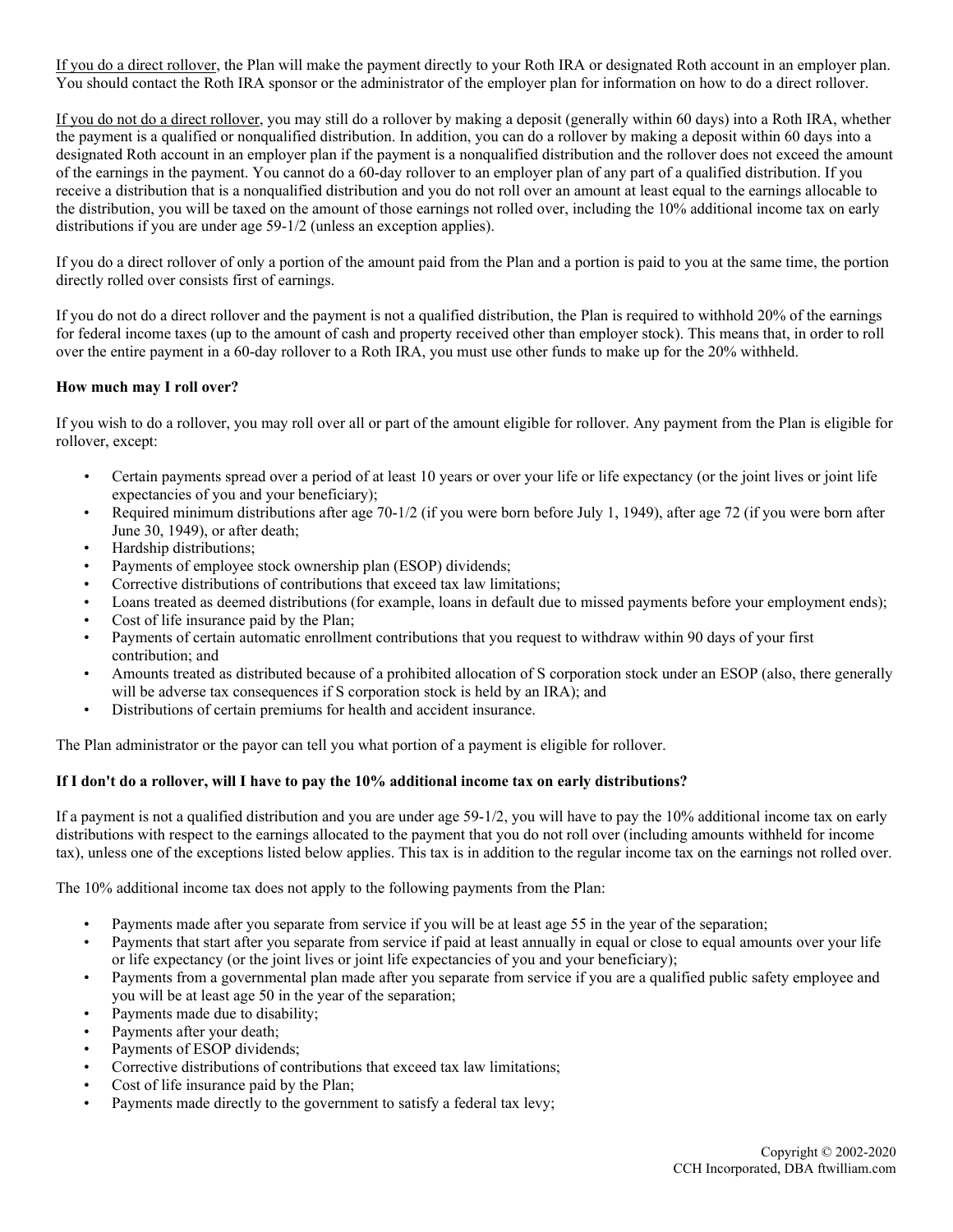- Payments made under a qualified domestic relations order (ODRO);
- Payments of up to \$5,000 made to you from a defined contribution plan if the payment is a qualified birth or adoption distribution;
- Payments up to the amount of your deductible medical expenses (without regard to whether you itemize deductions for the taxable year);
- Certain payments made while you are on active duty if you were a member of a reserve component called to duty after September 11, 2001 for more than 179 days;
- Payments of certain automatic enrollment contributions that you request to withdraw within 90 days of your first contribution; and
- Payments excepted from the additional income tax by federal legislation relating to certain emergencies and disasters.

### **If I do a rollover to a Roth IRA, will the 10% additional income tax apply to early distributions from the IRA?**

If you receive a payment from a Roth IRA when you are under age 59-1/2, you will have to pay the 10% additional income tax on early distributions on the earnings paid from the Roth IRA, unless an exception applies or the payment is a qualified distribution. In general, the exceptions to the 10% additional income tax for early distributions from a Roth IRA listed above are the same as the exceptions for early distributions from a plan. However, there are a few differences for payments from a Roth IRA, including:

- The exception for payments made after you separate from service if you will be at least age 55 in the year of the separation (or age 50 for qualified public safety employees) does not apply;
- The exception for qualified domestic relations orders (QDROs) does not apply (although a special rule applies under which, as part of a divorce or separation agreement, a tax-free transfer may be made directly to a Roth IRA of a spouse or former spouse); and
- The exception for payments made at least annually in equal or close to equal amounts over a specified period applies without regard to whether you have had a separation from service.

Additional exceptions apply for payments from an IRA, including:

- Payments for qualified higher education expenses;
- Payments up to \$10,000 used in a qualified first-time home purchase; and
- Payments for health insurance premiums after you have received unemployment compensation for 12 consecutive weeks (or would have been eligible to receive unemployment compensation but for self-employed status).

#### **Will I owe State income taxes?**

This notice does not address any State or local income tax rules (including withholding rules).

## **SPECIAL RULES AND OPTIONS**

#### **If you miss the 60-day rollover deadline**

Generally, the 60-day rollover deadline cannot be extended. However, the IRS has the limited authority to waive the deadline under certain extraordinary circumstances, such as when external events prevented you from completing the rollover by the 60-day rollover deadline. Under certain circumstances, you may claim eligibility for a waiver of the 60-day rollover deadline by making a written selfcertification. Otherwise, to apply for a waiver from the IRS, you must file a private letter ruling request with the IRS. Private letter ruling requests require the payment of a nonrefundable user fee. For more information, see IRS Publication 590-A, *Contributions to Individual Retirement Arrangements (IRAs)*.

### **If your payment includes employer stock that you do not roll over**

If you receive a payment that is not a qualified distribution and you do not roll it over, you can apply a special rule to payments of employer stock (or other employer securities) that are paid in a lump sum after separation from service (or after age 59-1/2, disability, or the participant's death). Under the special rule, the net unrealized appreciation on the stock included in the earnings in the payment will not be taxed when distributed to you from the Plan and will be taxed at capital gain rates when you sell the stock. If you do a rollover to a Roth IRA for a nonqualified distribution that includes employer stock (for example, by selling the stock and rolling over the proceeds within 60 days of the distribution), you will not have any taxable income and the special rule relating to the distributed employer stock will not apply to any subsequent payments from the Roth IRA or, generally, the Plan. Net unrealized appreciation is generally the increase in the value of the employer stock after it was acquired by the Plan. The Plan administrator can tell you the amount of any net unrealized appreciation.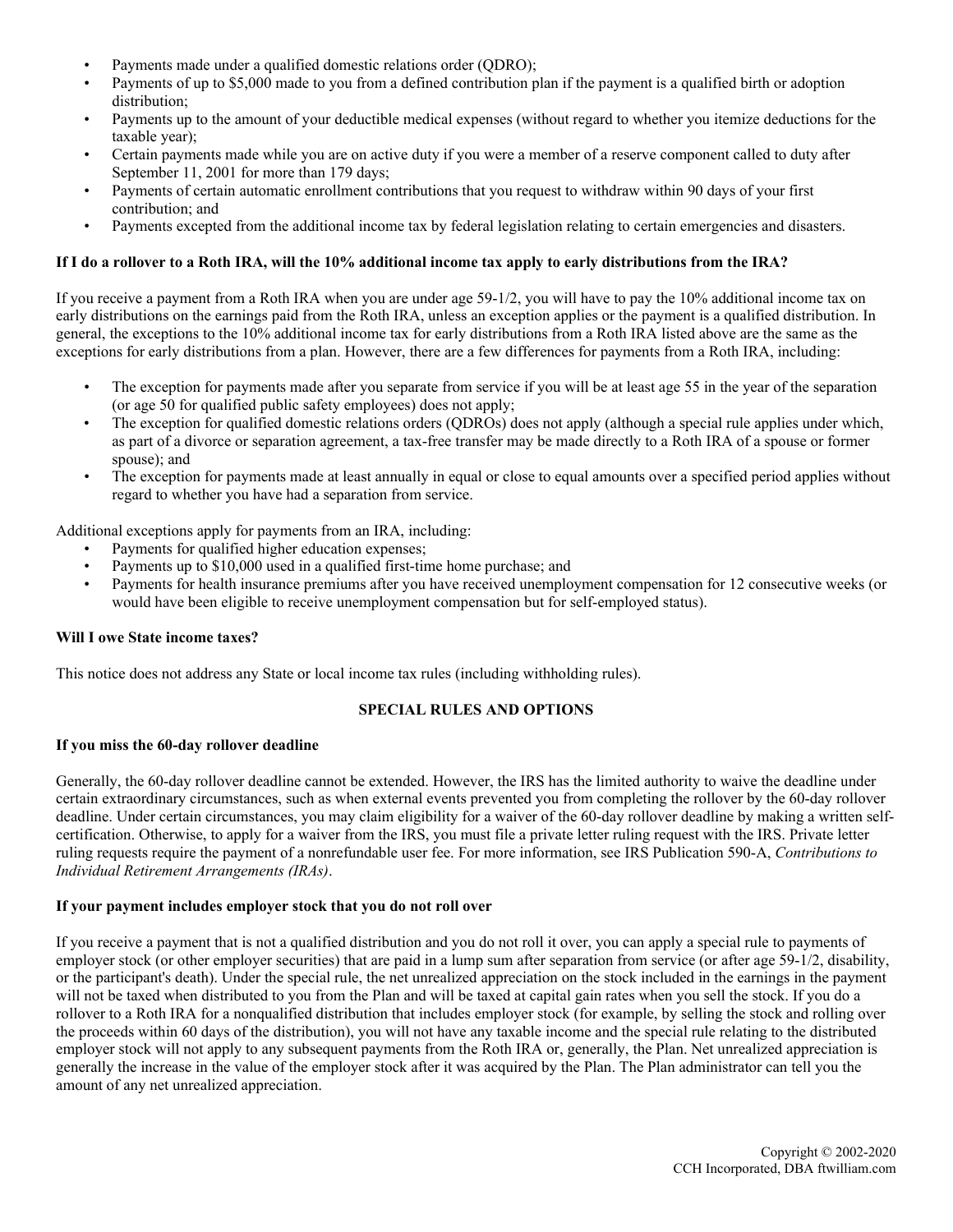If you receive a payment that is a qualified distribution that includes employer stock and you do not roll it over, your basis in the stock (used to determine gain or loss when you later sell the stock) will equal the fair market value of the stock at the time of the payment from the Plan.

# **If you have an outstanding loan that is being offset**

If you have an outstanding loan from the Plan, your Plan benefit may be offset by the outstanding amount of the loan, typically when your employment ends. The offset amount is treated as a distribution to you at the time of the offset. Generally, you may roll over all or any portion of the offset amount. If the distribution attributable to the offset is not a qualified distribution and you do not roll over the offset amount, you will be taxed on any earnings included in the distribution (including the 10% additional income tax on early distributions, unless an exception applies). You may roll over the earnings included in the loan offset to a Roth IRA or designated Roth account in an employer plan (if the terms of the employer plan permit the plan to receive plan loan offset rollovers). You may also roll over the full amount of the offset to a Roth IRA.

How long you have to complete the rollover depends on what kind of plan loan offset you have. If you have a qualified plan loan offset, you will have until your tax return due date (including extensions) for the tax year during which the offset occurs to complete your rollover. A qualified plan loan offset occurs when a plan loan in good standing is offset because your employer plan terminates, or because you sever from employment. If your plan loan offset occurs for any other reason (such as a failure to make level repayments that results in a deemed distribution), then you have 60 days from the date the offset occurs to complete your rollover.

## **If you receive a nonqualified distribution and you were born on or before January 1, 1936**

If you were born on or before January 1, 1936, and receive a lump sum distribution that is not a qualified distribution and that you do not roll over, special rules for calculating the amount of the tax on the earnings in the payment might apply to you. For more information, see IRS Publication 575, *Pension and Annuity Income*.

# **If your payment is from a governmental section 457(b) plan**

If the Plan is a governmental section 457(b) plan, the same rules described elsewhere in this notice generally apply, allowing you to roll over the payment to an IRA or an employer plan that accepts rollovers. One difference is that, if you receive a payment that is not a qualified distribution and you do not roll it over, you will not have to pay the 10% additional income tax on early distributions with respect to the earnings allocated to the payment that you do not roll over, even if you are under age 59-1/2 (unless the payment is from a separate account holding rollover contributions that were made to the Plan from a tax-qualified plan, a section 403(b) plan, or an IRA). However, if you do a rollover to an IRA or to an employer plan that is not a governmental section 457(b) plan, a later distribution that is not a qualified distribution made before age 59-1/2 will be subject to the 10% additional income tax on earnings allocated to the payment (unless an exception applies). Other differences include that you cannot do a rollover if the payment is due to an "unforeseeable emergency" and the special rules under "If your payment includes employer stock that you do not roll over" and "If you were born on or before January 1, 1936" do not apply.

## **If you receive a nonqualified distribution, are an eligible retired public safety officer, and your payment is used to pay for health coverage or qualified long-term care insurance**

If the Plan is a governmental plan, you retired as a public safety officer, and your retirement was by reason of disability or was after normal retirement age, you can exclude from your taxable income nonqualified distributions paid directly as premiums to an accident or health plan (or a qualified long-term care insurance contract) that your employer maintains for you, your spouse, or your dependents, up to a maximum of \$3,000 annually. For this purpose, a public safety officer is a law enforcement officer, firefighter, chaplain, or member of a rescue squad or ambulance crew.

# **If you are not a Plan participant**

Payments after death of the participant. If you receive a distribution after the participant's death that you do not roll over, the distribution generally will be taxed in the same manner described elsewhere in this notice. However, whether the payment is a qualified distribution generally depends on when the participant first made a contribution to the designated Roth account in the Plan. Also, the 10% additional income tax on early distributions and the special rules for public safety officers do not apply, and the special rule described under the section "If you receive a nonqualified distribution and you were born on or before January 1, 1936" applies only if the deceased participant was born on or before January 1, 1936.

**If you are a surviving spouse**. If you receive a payment from the Plan as the surviving spouse of a deceased participant, you have the same rollover options that the participant would have had, as described elsewhere in this notice. In addition, if you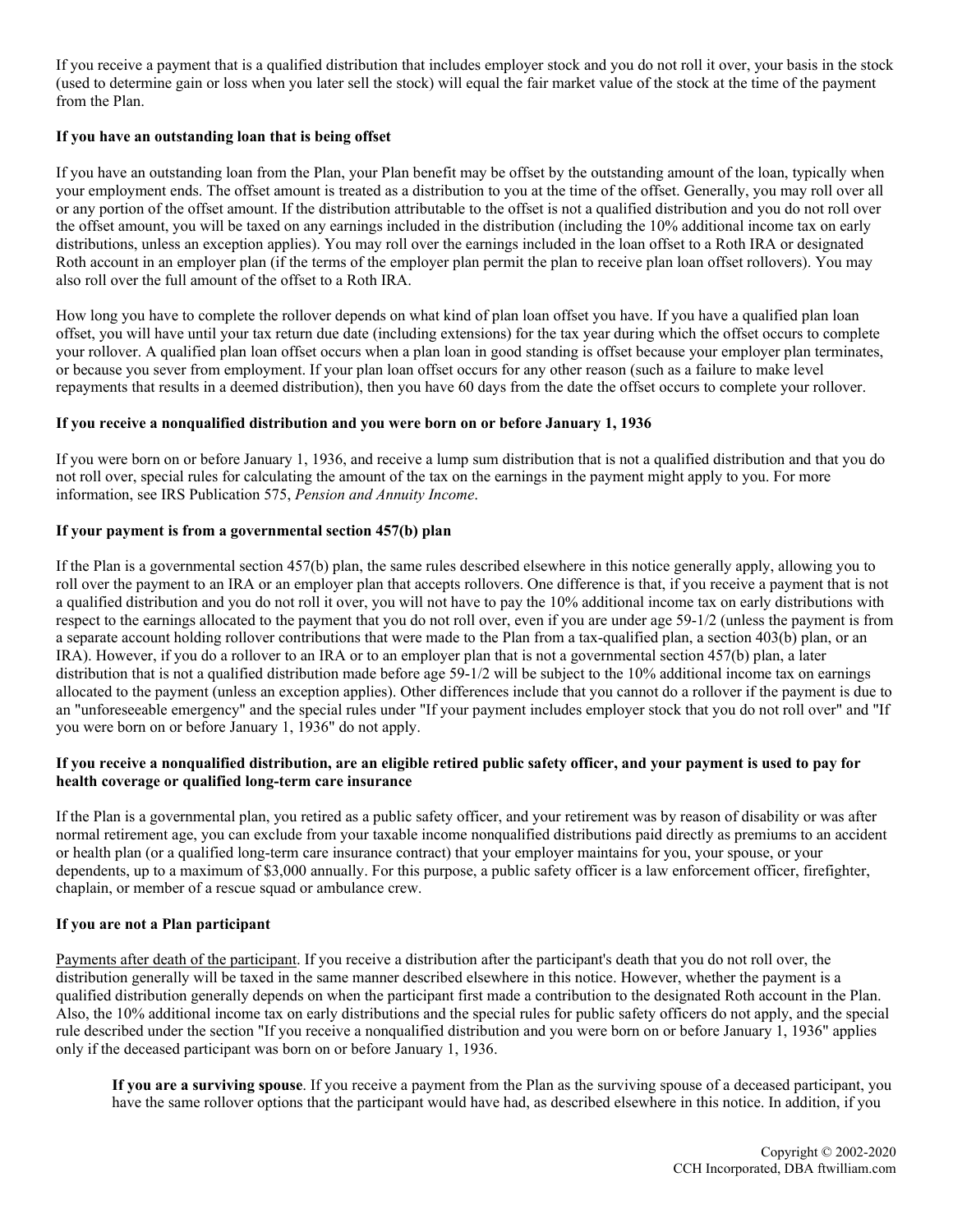choose to do a rollover to a Roth IRA, you may treat the Roth IRA as your own or as an inherited Roth IRA.

A Roth IRA you treat as your own is treated like any other Roth IRA of yours, so that you will not have to receive any required minimum distributions during your lifetime and earnings paid to you in a nonqualified distribution before you are age 59-1/2 will be subject to the 10% additional income tax on early distributions (unless an exception applies).

If you treat the Roth IRA as an inherited Roth IRA, payments from the Roth IRA will not be subject to the 10% additional income tax on early distributions. An inherited Roth IRA is subject to required minimum distributions. If the participant had started taking required minimum distributions from the Plan, you will have to receive required minimum distributions from the inherited Roth IRA. If the participant had not started taking required minimum distributions, you will not have to start receiving required minimum distributions from the inherited Roth IRA until the year the participant would have been age 70- 1/2 (if the participant was born before July 1, 1949) or age 72 (if the participant was born after June 30, 1949).

**If you are a surviving beneficiary other than a spouse**. If you receive a payment from the Plan because of the participant's death and you are a designated beneficiary other than a surviving spouse, the only rollover option you have is to do a direct rollover to an inherited Roth IRA. Payments from the inherited Roth IRA, even if made in a nonqualified distribution, will not be subject to the 10% additional income tax on early distributions. You will have to receive required minimum distributions from the inherited Roth IRA.

Payments under a QDRO. If you are the spouse or a former spouse of the participant who receives a payment from the Plan under a QDRO, you generally have the same options and the same tax treatment that the participant would have (for example, you may roll over the payment to your own Roth IRA or to a designated Roth account in an eligible employer plan that will accept it).

#### **If you are a nonresident alien**

If you are a nonresident alien, you do not do a direct rollover to a U.S. IRA or U.S. employer plan, and the payment is not a qualified distribution, the Plan is generally required to withhold 30% (instead of withholding 20%) of the earnings for federal income taxes. If the amount withheld exceeds the amount of tax you owe (as may happen if you do a 60-day rollover), you may request an income tax refund by filing Form 1040NR and attaching your Form 1042-S. See Form W-8BEN for claiming that you are entitled to a reduced rate of withholding under an income tax treaty. For more information, see also IRS Publication 519, *U.S. Tax Guide for Aliens*, and IRS Publication 515, *Withholding of Tax on Nonresident Aliens and Foreign Entities*.

## **Other special rules**

If a payment is one in a series of payments for less than 10 years, your choice whether to do a direct rollover will apply to all later payments in the series (unless you make a different choice for later payments).

If your payments for the year (only including payments from the designated Roth account in the Plan) are less than \$200, the Plan is not required to allow you to do a direct rollover and is not required to withhold federal income taxes. However, you can do a 60-day rollover.

Unless you elect otherwise, a mandatory cashout from the designated Roth account in the Plan of more than \$1,000 will be directly rolled over to a Roth IRA chosen by the Plan administrator or the payor. A mandatory cashout is a payment from a plan to a participant made before age 62 (or normal retirement age, if later) and without consent, where the participant's benefit does not exceed \$5,000 (not including any amounts held under the Plan as a result of a prior rollover made to the Plan).

You may have special rollover rights if you recently served in the U.S. Armed Forces. For more information on special rollover rights related to the U.S. Armed Forces, see IRS Publication 3, *Armed Forces' Tax Guide*. You also may have special rollover rights if you were affected by a federally declared disaster (or similar event), or if you received a distribution on account of a disaster. For more information on special rollover rights related to disaster relief, see the IRS website at www.irs.gov.

## **FOR MORE INFORMATION**

You may wish to consult with the Plan administrator or payor, or a professional tax advisor, before taking a payment from the Plan. Also, you can find more detailed information on the federal tax treatment of payments from employer plans in: IRS Publication 575, *Pension and Annuity Income*; IRS Publication 590-A, *Contributions to Individual Retirement Arrangements (IRAs)*; IRS Publication 590-B, *Distributions from Individual Retirement Arrangements (IRAs)*; and IRS Publication 571, *Tax-Sheltered Annuity Plans (403(b) Plans)*. These publications are available from a local IRS office, on the web at www.irs.gov, or by calling 1-800-TAX-FORM.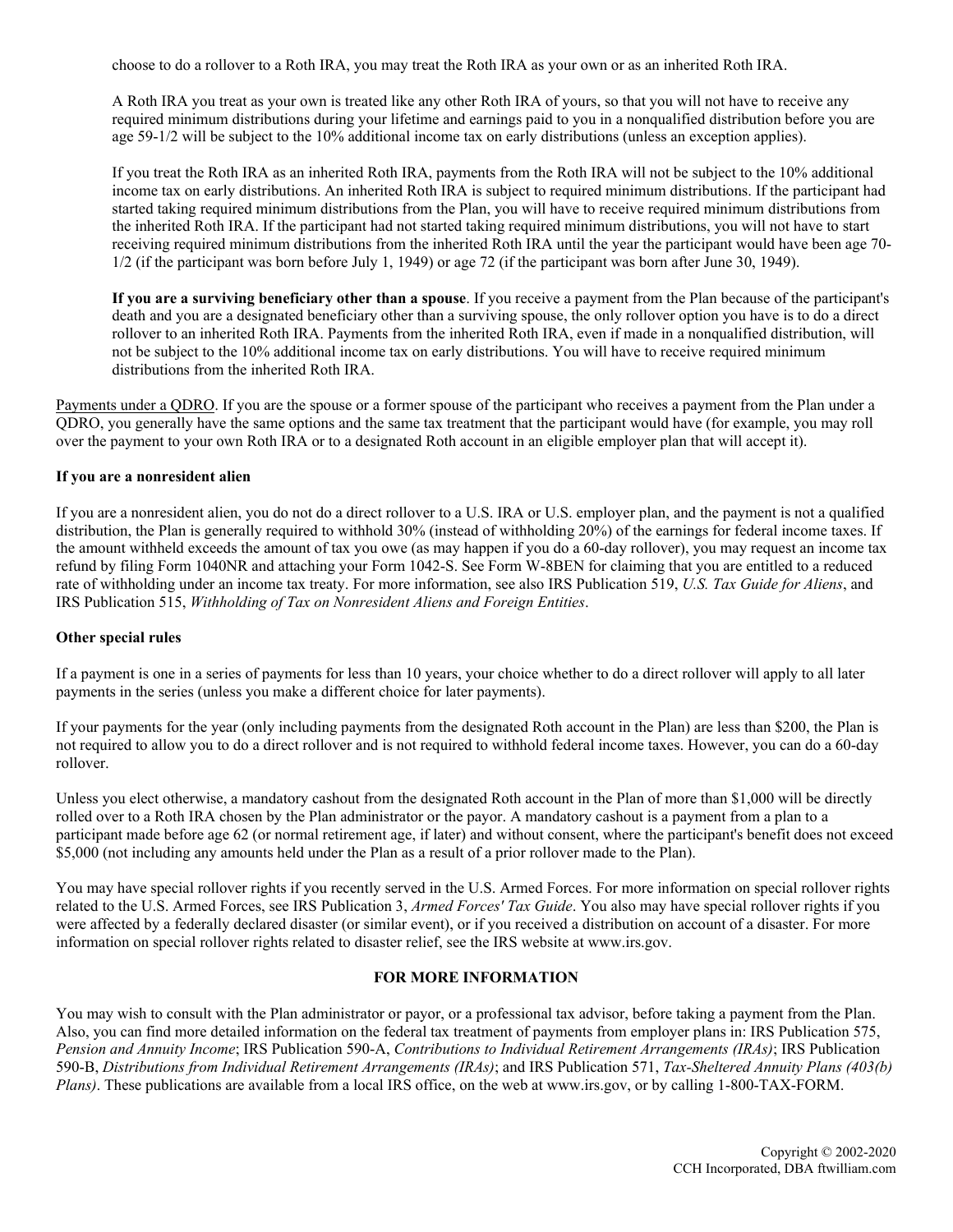### **AVISO ESPECIAL DE IMPUESTOS CON RESPECTO A LOS PAGOS DEL PLAN (Para pagos que no provienen de una cuenta Roth designada)**

# **SUS OPCIONES DE REINVERSIONES (ROLLOVER)**

Esté aviso describe las normas que rigen las reinversiones y que se aplican a los pagos del plan qué no provienen de una cuenta Roth designada (un tipo de cuenta que se rige por normas fiscales especiales en algunos planes de empleador). Si usted Además recibe un pago de una cuenta Roth designada en el Plan, se le proporcionará un aviso distinto por ese pago, y el Administrador del plan o el pagador le indicará la cantidad que se le está pagando de cada cuenta. Las normas que se aplican a la mayoría de los pagos de un plan se describen en la sección "información general sobre las reinversiones." Las normas especiales que sólo se aplican en determinadas circunstancias se describen en la sección "Normas y Opciones especiales."

## **INFORMACIÓN GENERAL SOBRE LAS REINVERSIONES**

### **¿De qué forma podría una reinversión afectar mis impuestos?**

Usted tendrá que pagar impuestos sobre un pago del Plan si no lo reinvierte. Si usted es menor de 59-1/2 años de edad y no realiza una reinversión, también tendrá que pagar un impuesto adicional del 10% sobre las distribuciones anticipadas (por lo general, sobre aquellas distribuciones realizadas antes de cumplir la edad de 59 años y medio) a menos que se aplique una excepción. Sin embargo, si usted se realiza una reinversión, usted no tendrá que pagar dicho impuesto hasta qué no reciba pagos más tarde, y el impuesto adicional del 10% no se aplicará si dichos pagos se realizan después de que usted cumpla la edad de 59-1/2 años (o si se aplica una excepción).

### **¿Qué tipos de cuentas y planes de jubilación pueden aceptar mi reinversión?**

Usted puede reinvertir el pago ya sea en una cuenta IRA (una cuenta de retiro individual o anualidad de retiro individual) o a un plan de empleador (un plan deducible de impuestos, plan de sección 403(b), o sección gubernamental 457(b)) qué acepte la reinversión. Las normas de la cuenta IRA o del plan de empleador qué mantiene la reinversión determinaran sus opciones de inversión, las tasas y los derechos a los pagos de la cuenta IRA o del plan de empleador (por ejemplo, no se aplica ninguna norma referente al consentimiento del cónyuge en materia de las cuentas IRA, y las cuentas IRA no pueden proporcionar préstamos). Además, la cantidad reinvertida será sujeta a las normas de impuestos que se aplican a la cuenta IRA o al plan de empleador.

#### **¿Cómo puedo realizar una reinversión?**

Hay dos maneras de realizar una reinversión. Usted puede realizar una reinversión directa o una reinversión de 60 días.

Si usted opta por realizar una reinversión directa, el Plan efectuará el pago directamente a su IRA o a un plan de empleador. Le sugerimos que se comunique con el patrocinador de la cuenta IRA o con el Administrador del plan de empleador para obtener información sobre Cómo realizar una reinversión directa.

Si usted no realiza una reinversión directa, aún podrá realizar una reinversión haciendo un depósito en una cuenta IRA o en un plan de empleador elegible qué la acepte. Por lo general, usted tendrá 60 días después de recibir el pago para hacer el depósito. Si usted no realiza una reinversión directa, se requiere qué el Plan retenga el 20% del pago para los impuestos federales sobre la renta (hasta el equivalente del efectivo y bienes recibidos Además de las acciones del empleador). Esto significa qué a fin de reinvertir el pago completo Cómo una reinversión de 60 días, usted debe utilizar otros fondos para compensar el 20% retenido. Si usted no reinvierte la totalidad del pago, la parte qué no se reinvierta será gravada y estará sujeta al impuesto adicional del 10% sobre las distribuciones anticipadas si es que usted tiene menos de 59-1/2 años de edad (a menos que se aplique una excepción).

## **¿Cuánto puedo reinvertir?**

Si usted desea realizar una reinversión, puede reinvertir la totalidad o una parte de la cantidad elegible para ser reinvertida. Cualquier pago del Plan es elegible para ser reinvertido, excepto:

- Ciertos pagos se extienden a lo largo de un período de al menos 10 años o más de su vida o de su expectativa de vida (o la vida o expectativa de vida conjunta suya y de su beneficiario);
- Las distribuciones mínimas que se requieren a partir de la edad de 70-1/2 años (si usted nació antes del primero de julio de 1949) o 72 años (si usted nació después del 30 de junio de 1949) o después de la muerte;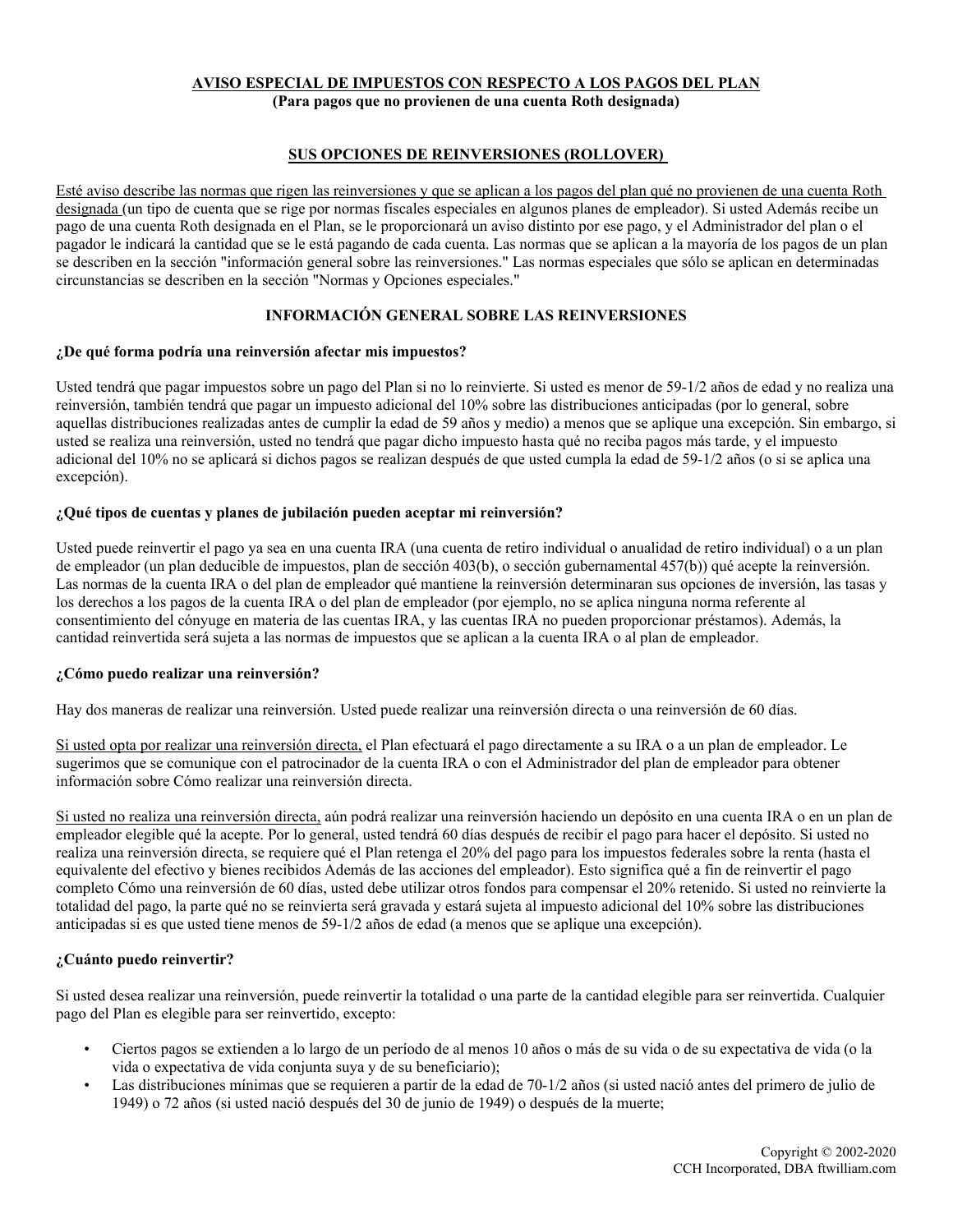- Las distribuciones por dificultades financieras;
- Los dividendos ESOP:
- Distribuciones correctivas de aquellas aportaciones que excedan los límites de la ley fiscal;
- Los préstamos que se tratan Cómo distribuciones consideradas (por ejemplo, préstamos en mora debido a pagos atrasados antes de que terminara su empleo);
- El costo del seguro de vida pagado por el Plan;
- Los pagos de ciertas contribuciones de inscripción automática, cuyo retiro fue solicitado dentro de 90 días a partir de la primera contribución efectuada;
- Todo monto que se considere distribuido a causa de una asignación prohibida de acciones de empresa S anónima bajo un ESOP (Además, por lo general habrá consecuencias impositivas adversas si usted reinvierte una distribución de acciones de corporación S anónima en una cuenta IRA); y
- Distribuciones de ciertas primas para seguro médico o de accidente.

El administrador del Plan o al pagador le podrán indicar qué porción de un pago es elegible para ser reinvertido.

# **Si no realizó una reinversión, ¿tendré que pagar el impuesto sobre la renta adicional del 10% sobre distribuciones anticipadas?**

Si tiene menos de 59-1/2 años de edad, usted tendrá que pagar el impuesto sobre la renta adicional del 10% por distribuciones anticipadas de cualquier pago del Plan (incluyendo las cantidades retenidas por concepto de impuesto sobre la renta) que usted no reinvierta, a menos que se aplique una de las excepciones indicadas a continuación. Esté impuesto se aplica a la parte de la distribución que usted debe incluir en su entrada y es aparte del impuesto sobre la renta que se aplica al pago qué no se reinvirtió. El impuesto sobre la renta adicional del 10% no se aplica a los siguientes pagos del Plan:

- Los pagos efectuados después de que usted abandone el servicio, si es que usted tendrá por lo menos 55 años de edad en el año de dicha separación;
- Los pagos que se inician después de que usted se separe del servicio si se paga por lo menos anualmente en cantidades iguales o casi iguales durante su vida o expectativa de vida (o la vida o la expectativa de vida conjunta de usted y su beneficiario);
- Los pagos provenientes de un plan gubernamental efectuado después de que usted abandone el servicio, si usted es un empleado de seguridad pública calificado y tendrá por lo menos 50 años de edad en el año de dicha separación;
- Los pagos efectuados por discapacidad;
- Los pagos efectuados después de su muerte;
- Los pagos de dividendos ESOP;
- Distribuciones correctivas de aquellas aportaciones que excedan los límites de la ley fiscal;
- El costo del seguro de vida pagado por el Plan;
- Los pagos efectuados directamente al gobierno para satisfacer un gravamen fiscal federal;
- Los pagos efectuados conforme a un mandato de relaciones domesticas calificado (QDRO);
- Pagos de hasta \$5,000 hechos a usted desde un plan de contribución definido si dicho pago se trata de una distribución por nacimiento o adopción calificada;
- Los pagos hasta el monto de sus gastos médicos deducibles (sin importar que usted enumere sus deducciones para el año fiscal);
- Ciertos pagos efectuados mientras usted se encuentra en servicio activo si usted fue miembro de un componente de la reserva, llamado al servicio el 11 de septiembre de 2001 durante más de 179 días;
- Los pagos de ciertas contribuciones de inscripción automática, cuyo retiro fue solicitado dentro de 90 días a partir de la primera contribución efectuada;
- Pagos exceptuados del impuesto sobre la entrada adicional por virtud de legislación federal referente a ciertas emergencias o desastres; y
- Los pagos de jubilación escalonados efectuados a los empleados federales.

### **Si realizó una reinversión en una cuenta IRA, ¿será el impuesto sobre la renta adicional del 10% aplicable a las distribuciones anticipadas de la cuenta IRA?**

Si usted recibe un pago de una cuenta IRA mientras tenga menos de 59-1/2 años de edad, usted tendrá que pagar el impuesto sobre la renta adicional del 10% sobre las distribuciones anticipadas en la parte de la distribución que usted debe incluir como entrada, a menos que se aplique una excepción. Por lo general, las excepciones referentes al impuesto sobre la renta adicional del 10% por las distribuciones anticipadas de una cuenta IRA son idénticas a las excepciones mencionadas anteriormente para las distribuciones anticipadas de un plan. Sin embargo, hay algunas diferencias en los pagos desde una cuenta IRA, incluyendo las siguientes: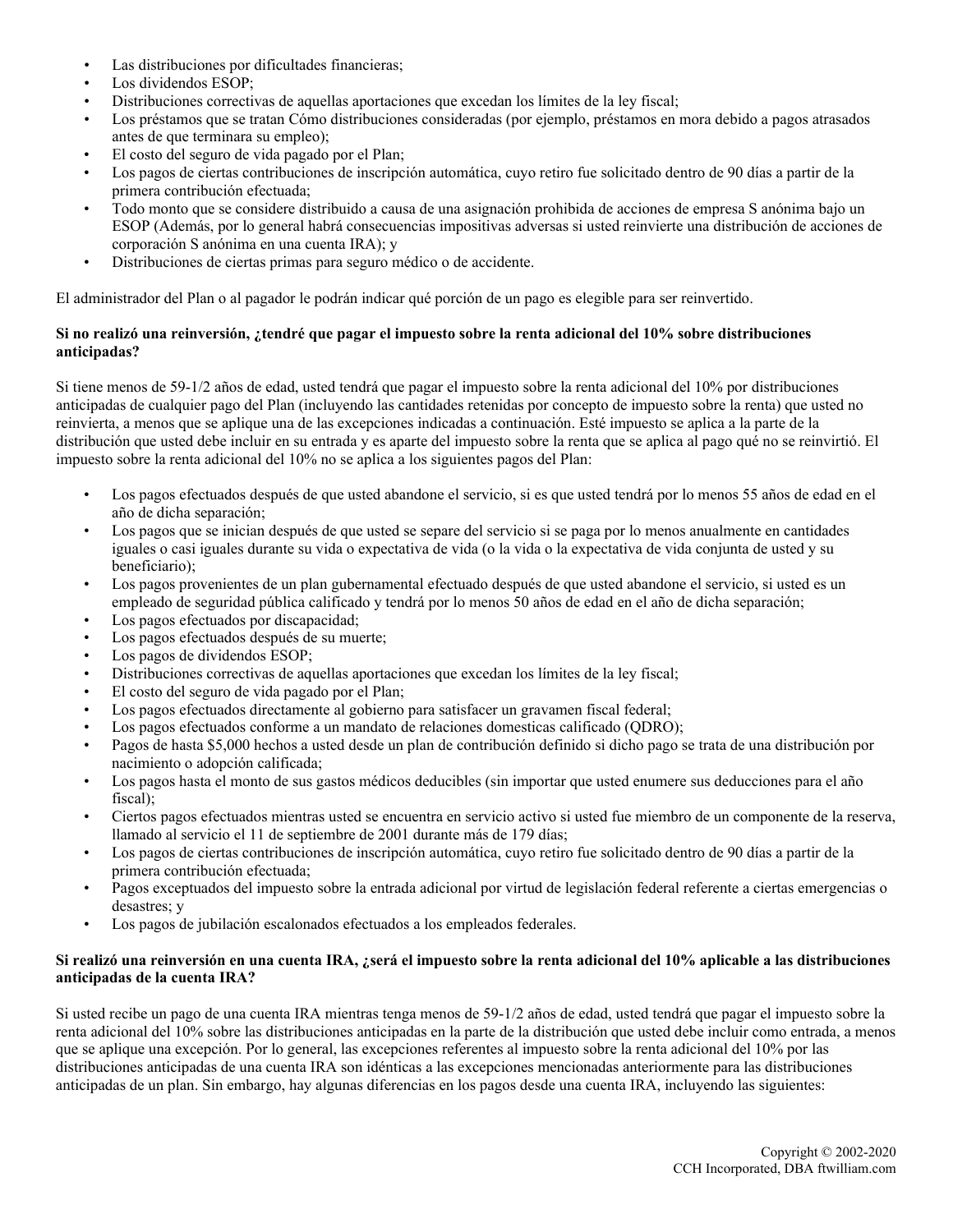- La excepción para los pagos realizados después de que usted se separe del servicio si es que usted tendrá al menos 55 años de edad en el año de la separación (o la edad de 50 años para los empleados de seguridad pública calificados) no se aplica.
- La excepción para los mandatos de relaciones domesticas (QDRO) no se aplica (aunque sí se aplica una norma especial en virtud de la cual, Cómo parte de un acuerdo de divorcio o separación, se puede realizar una transferencia libre de impuestos directamente a una cuenta IRA de un cónyuge o ex cónyuge).
- Se aplica la excepción para los pagos realizados anualmente Cómo mínimo, en cantidades iguales o casi iguales, a lo largo de un período determinado, sin importar si usted se ha separado del servicio.
- Hay excepciones adicionales para (1) los pagos por gastos calificados de la educación superior, (2) los pagos de hasta \$10,000 usados para la compra calificada de su primera vivienda, y (3) el pago de las primas de seguro de salud después de que usted haya recibido una indemnización de desempleo de 12 semanas consecutivas (o haya sido elegible para recibir una compensación por desempleo, pero tenía estatus de trabajador autónomo).

### **¿Deberé impuestos estatales?**

esté aviso no describe ninguna norma de impuestos estatales o locales (incluidas las normas de Retención)

# **NORMAS Y OPCIONES ESPECIALES**

### **Si su pago incluye contribuciones después de impuestos**

Las contribuciones después de impuestos, incluidas en un pago, no estarán sujetas a impuestos. Si un pago representa sólo una parte de su beneficio, una porción asignable de sus contribuciones después de impuestos se incluirá en el pago, por lo que usted no se puede tomar un pago qué consista sólo en contribuciones después de impuestos. Sin embargo, si usted tiene contribuciones después de impuestos de antes del año 1987 en una cuenta separada, una norma especial podrá aplicarse para determinar si las contribuciones después de impuestos se incluyen en un pago. Además, se aplican normas especiales cuando usted realiza una reinversión, tal Cómo se describe a continuación.

Usted puede reinvertir un pago en una cuenta IRA qué incluya contribuciones después de impuestos realizando o una reinversión directa o una reinversión de 60 días. Usted debe llevar la cuenta del monto total de las contribuciones después de impuestos qué obran en todas sus cuentas IRA (con el fin de determinar su ingreso gravable para pagos posteriores de las cuentas IRA). Si usted realiza una reinversión directa de sólo una parte de la cantidad pagada del Plan, y, al mismo tiempo se le paga el resto, la parte reinvertida directamente consistirá primero en la cantidad qué hubiese estado sujeta a impuestos de no haber sido reinvertida. Por ejemplo, suponga qué está recibiendo una distribución de \$12.000, de los cuales \$2.000 representan contribuciones después de impuestos. En ese caso, si reinvierte directamente \$10.000 en una cuenta IRA qué no sea una cuenta IRA Roth, ninguna cantidad estará sujeta a impuestos ya qué los \$2000 qué no se reinvirtieron se consideran contribuciones después de impuestos. Si usted realiza una reinversión directa de la totalidad del importe pagado del Plan a dos o más destinos al mismo tiempo, usted podrá elegir qué destino recibirá las contribuciones después de impuestos.

Si usted realiza una reinversión de 60 días en una cuenta IRA de sólo una porción de un pago efectuado a usted, las contribuciones después de impuestos se tratarán Cómo reinvertidas por último. Por ejemplo, suponga qué está recibiendo una distribución de \$12.000, de los cuales \$2.000 representan contribuciones después de impuestos, y ninguna parte de la distribución se reinvierte directamente. En ese caso, si transfirió más de \$10.000 a una cuenta IRA qué no sea una cuenta IRA Roth en una reinversión de 60 días, ninguna cantidad estará sujeta a impuestos ya qué los \$2000 qué no se reinvirtieron se tratan Cómo contribuciones después de impuestos.

Usted puede reinvertir en un plan de empleador la totalidad de un pago qué incluya contribuciones después de impuestos, pero sólo mediante una reinversión directa (y sólo si el plan destinatario da cuentas por separado de las contribuciones después de impuestos y siempre qué no se trate de un plan de sección gubernamental 457(b)). Usted puede realizar reinversión de 60 días en un plan de empleador qué consista en parte de un pago qué incluya contribuciones después de impuestos, pero sólo hasta el importe del pago qué hubiese sido sujeto a impuestos de no haber sido reinvertido.

## **Si usted deja pasar el plazo de reinversiones de 60 días**

Por lo general, la fecha límite para las reinversiones de 60 días no se puede extender. Sin embargo, el IRS tiene autoridad limitada para relajar la fecha límite bajo ciertas circunstancias extraordinarias, Cómo por ejemplo cuando los acontecimientos externos le impidieron realizar la reinversión antes de la fecha límite para las reinversiones de 60 días. En ciertas circunstancias, usted puede reclamar su elegibilidad para una renuncia de la fecha límite de 60 días para las reinversiones presentando por escrito una autocertificación. De otra forma, para solicitar una exención, usted debe presentar al IRS una carta de solicitud personal para exenciones. Las cartas de solicitud personal para exenciones requieren el pago de una cuota de usuario no reembolsable. Para obtener más información, consulte la Publicación del IRS 590-A, *Aportes a cuentas de jubilación individuales (IRA)*.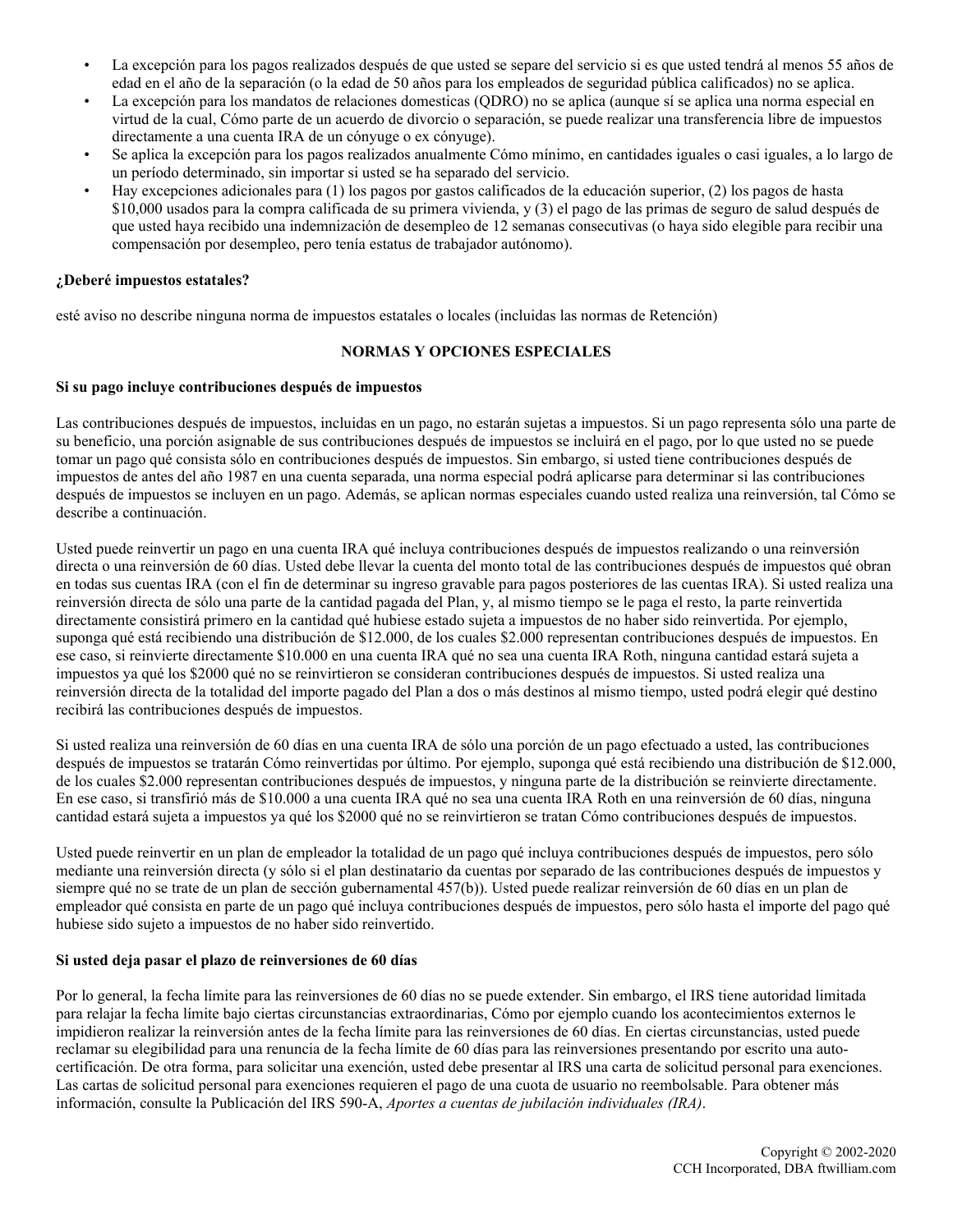### **Si su pago incluye acciones del empleador que usted no reinvierte**

Si usted no realiza una reinversión, puede aplicar una norma especial a los pagos de las acciones del empleador (u otros valores del empleador) qué son ya sea atribuibles a las contribuciones después de impuestos, o pagados en una suma global después de que usted se separe del servicio (o después de la edad 59-1/2, una incapacidad, o la muerte del participante). En virtud de dicha norma especial, la apreciación neta no realizada sobre las acciones no será gravada a la hora de estas ser distribuidas del Plan, y serán gravadas según las tasas de ganancia de capital cuando usted venda las acciones. La apreciación neta no realizada por lo general equivale al aumento en el valor de las acciones del empleador después de haber sido adquiridas por el Plan. Si usted reinvierte un pago qué incluya acciones del empleador (por ejemplo, vendiendo las acciones y transfiriendo el monto generado dentro de 60 días del pago), la norma especial relativa a las acciones del empleador distribuidas no se aplicará a los pagos posteriores de la cuenta IRA o plan del empleador. El administrador del Plan le podrá indicar la cantidad de la apreciación neta no realizada.

### **Si usted tiene un préstamo pendiente qué está siendo compensado**

Si usted tiene un préstamo del Plan qué está pendiente, su beneficio del Plan podrá ser compensado por la cantidad del préstamo pendiente, por lo general, cuando termine su empleo. La cantidad a ser compensada se tratará Cómo una distribución a usted en el momento de la compensación. La cantidad a ser compensada se tratará Cómo una distribución a usted en el momento de la compensación. Toda cantidad a ser compensada que no se reinvierta será gravada (incluyendo el impuesto sobre la renta adicional del 10% sobre distribuciones anticipadas, a menos que se aplique una excepción). Usted podrá reinvertir las cantidades a ser compensadas en una cuenta IRA o en un plan de empleador (si los términos del plan del empleador permiten que el plan reciba reinversiones de las cantidades de préstamos a ser compensadas).

El plazo que se le permitirá para completar la reinversión depende del tipo de compensación de préstamos del plan que usted tenga. Si usted tiene una compensación de préstamos del plan calificada, usted tendrá hasta la fecha lìmite de su próxima declaración de impuestos (incluyendo extensiones) para el año fiscal durante el cual ocurra la compensación para completar su reinversión. Una compensación de préstamos del plan calificada ocurre cuando un préstamo del plan en buena condición es compensado debido a que su plan de empleador terminó, o debido a que usted terminó su empleo. Si su compensación de préstamo del plan ocurre por cualquier otra razón (tal como el no efectuar pagos de préstamo parejos, lo cual resulte en una distribución estimada), usted tiene 60 días a partir de la fecha en la que ocurrió la compensación para completar su reinversión.

#### **Si usted nació el primero de enero de 1936 o antes**

Si usted nació el primero de enero de 1936 o antes y recibe una distribución de suma global y no la reinvierte, se aplicarán, en su caso, normas especiales para calcular del impuesto sobre el pago. Para obtener más información, consulte la Publicación 575 del IRS, *Ingresos de pensión y Anualidades*.

# **Si su pago es de un plan de sección 457(b) gubernamental**

Si su pago es de un plan de sección 457(b) gubernamental, las mismas normas que se describen en otra parte de esté aviso se aplicarán por lo general, lo que le permitirá reinvertir el pago en una cuenta IRA o un plan del empleador qué acepte reinversiones. Una diferencia es que si usted no se realiza una reinversión, usted no tendrá que pagar el impuesto sobre la renta adicional del 10% sobre distribuciones anticipadas del Plan, incluso si es menor de 59-1/2 años de edad (a no ser qué el pago sea de una cuenta separada en la que tenga contribuciones de reinversiones que se hicieron en el Plan de un plan deducible de impuestos, un plan de la sección 403(b), o una cuenta IRA). Sin embargo, si usted realiza una reinversión en una cuenta IRA o un plan de empleador qué no sea un plan gubernamental de sección 457(b), toda distribución realizada más tarde, antes de que usted cumpla la edad de 59-1/2 años, estará sujeta al impuesto adicional del 10% sobre las distribuciones anticipadas (a menos que se aplique una excepción). Otras diferencias incluyen que usted no podrá realizar una reinversión si el pago se efectuó debido a una "situación de emergencia imprevisible" y las normas especiales descritas en la sección "Si su pago incluye acciones del empleador que usted no reinvierte" y "Si usted nació en o antes del primero de enero de 1936" no se aplicarán.

### **Si usted es un agente de seguridad pública jubilado elegible y su pago de pensión se utiliza para pagar su cobertura de salud o seguro de cuidado a largo plazo calificado**

Si el plan es un plan de gobierno, usted se jubiló Cómo oficial de seguridad pública, y su retiro fue por motivo de discapacidad u ocurrió después de usted haber cumplido la edad normal de jubilación, usted puede excluir de su Plan de ingresos pasivos aquellos pagos efectuados directamente Cómo primas a un plan de accidente o de salud (o un contrato de seguro de cuidado médico a largo plazo calificado) qué mantenga su empleador en su nombre, el de su cónyuge o sus dependientes, hasta un máximo de \$3,000 al año.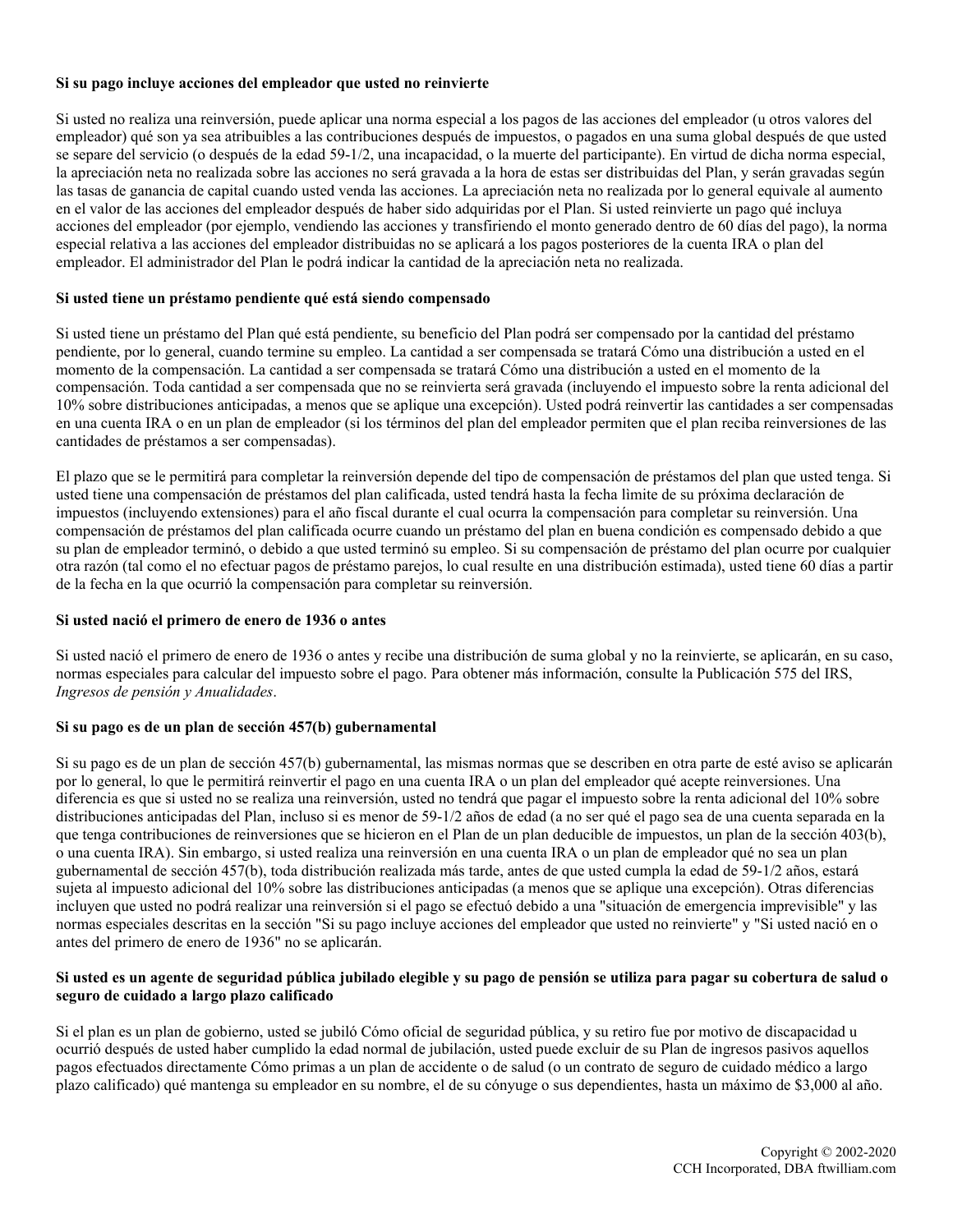Para esté propósito, un oficial de seguridad pública se define Cómo un agente policial, bombero, capellán, o miembro de un equipo de rescate o personal de ambulancia.

### **Si usted reinvierte su pago en una cuenta Roth IRA**

Si usted reinvierte el pago del Plan en una cuenta Roth IRA, una norma especial se aplica en virtud de la cual será gravada la cantidad del pago reinvertido (reducido por cualquier cantidad después de impuestos). Sin embargo el impuesto sobre la renta adicional del 10% por distribuciones anticipadas no se aplicará (a menos que usted reitre el monto reinvertido de la cuenta Roth IRA dentro de 5 años a partir del primero de enero del año de la reinversión).

Si usted reinvierte el pago a una cuenta Roth IRA, los pagos posteriores de la Roth IRA qué son distribuciones calificadas no serán gravados (incluyendo las ganancias después de la reinversión). Una distribución calificada de una cuenta IRA Roth es un pago realizado después de que usted cumple la edad de 59-1/2 años (o después de su muerte o discapacidad, o Cómo una distribución para compradores de primera vivienda calificada de hasta \$10.000) y después de haber mantenido una cuenta Roth IRA por un mínimo de 5 años. En la aplicación de esta norma de 5 años, se cuenta a partir del primero de enero del año en qué efectuó su primera contribución a una cuenta IRA Roth. Los pagos de la cuenta Roth IRA qué no son distribuciones calificadas serán gravados en la medida de las ganancias después de la reinversión, incluyendo el impuesto sobre la renta adicional del 10% sobre distribuciones anticipadas (a menos que se aplique una excepción). Usted no tiene que tomar las distribuciones mínimas requeridas de una cuenta Roth IRA durante su vida. Para obtener más información, consulte la Publicación del IRS 590-A, *Contribuciones al Cuentas de Jubilación Individuales (IRA)* y la Publicación del IRS 590-B, *Distribuciones de Cuentas de Jubilación Individuales (IRA)*.

No se puede reinvertir un pago del Plan en una cuenta Roth designada en un plan de empleador.

### **Si usted no es participante del Plan**

Los pagos efectuados después de la muerte del participante. Si usted recibe una distribución después de la muerte del participante y no la reinvierte, la distribución por lo general será gravada de la misma forma descrita en otras partes de esté aviso. Sin embargo, el impuesto sobre la renta del 10% adicional sobre distribuciones anticipadas y las normas especiales para los oficiales de seguridad pública no se aplican, y la norma especial que se describe en la sección "Si usted nació el primero de enero de 1936 o antes" se aplica sólo si el participante nació el primero de enero de 1936 o antes.

**Si usted es cónyuge sobreviviente**. Si recibe un pago del Plan Cómo cónyuge sobreviviente de un participante fallecido, tendrá las mismas opciones en materia de las reinversiones que el participante hubiera tenido, Cómo se describe en otras partes de esté aviso. Además, si usted decide hacer una reinversión en una cuenta IRA, es posible qué pueda tratar la cuenta IRA Cómo si fuera suya o Cómo una cuenta IRA heredada.

Una cuenta IRA que usted trate Cómo suya propia se trata Cómo cualquier otra cuenta IRA suya, por lo que los pagos efectuados a usted antes de cumplir la edad son 59-1/2 años estarán sujetos al impuesto adicional del 10% sobre las distribuciones anticipadas (a menos que se aplique una excepción) y las distribuciones mínimas requeridas de su cuenta IRA no tienen qué comenzar hasta después de que usted cumpla la edad de 70-1/2 años (si nació antes del primero de julio de 1949) o 72 años (si nació después del 30 de junio de 1949).

Si se trata la cuenta IRA Cómo una cuenta IRA heredada, los pagos de la cuenta IRA no estarán sujetos al impuesto adicional del 10% sobre renta para las distribuciones anticipadas. Sin embargo, si el participante había empezado a tomar las distribuciones mínimas requeridas, usted tendrá que recibir las distribuciones mínimas requeridas de la cuenta IRA heredada. Si el participante no había empezado a tomar distribuciones mínimas del Plan, usted no tendrá que empezar a recibir distribuciones mínimas requeridas de la cuenta IRA heredada hasta el año en qué el participante hubiera cumplido la edad de 70-1/2 años (si nació antes del primero de julio de 1949) o 72 años (si nació después del 30 de junio de 1949).

**Si usted es beneficiario sobreviviente sin ser cónyuge**. Si usted recibe un pago del Plan debido a la muerte del participante y usted es beneficiario designado sin ser cónyuge sobreviviente, la única opción de reinversión qué le quedará es la de hacer una reinversión directa en una cuenta IRA heredada. Los pagos de la cuenta IRA heredada no estarán sujetos al impuesto adicional del 10% sobre renta para las distribuciones anticipadas. Usted tendrá que recibir las distribuciones mínimas requeridas de la cuenta IRA heredada.

Los pagos efectuados conforme a un mandato de relaciones domesticas calificado. Si usted es cónyuge o ex cónyuge del participante quien recibe un pago del Plan de acuerdo con un mandato de relaciones domesticas calificado (QDRO), por lo general tiene las mismas opciones y el mismo tratamiento impositivo que el participante tendría (por ejemplo, usted puede reinvertir el pago en su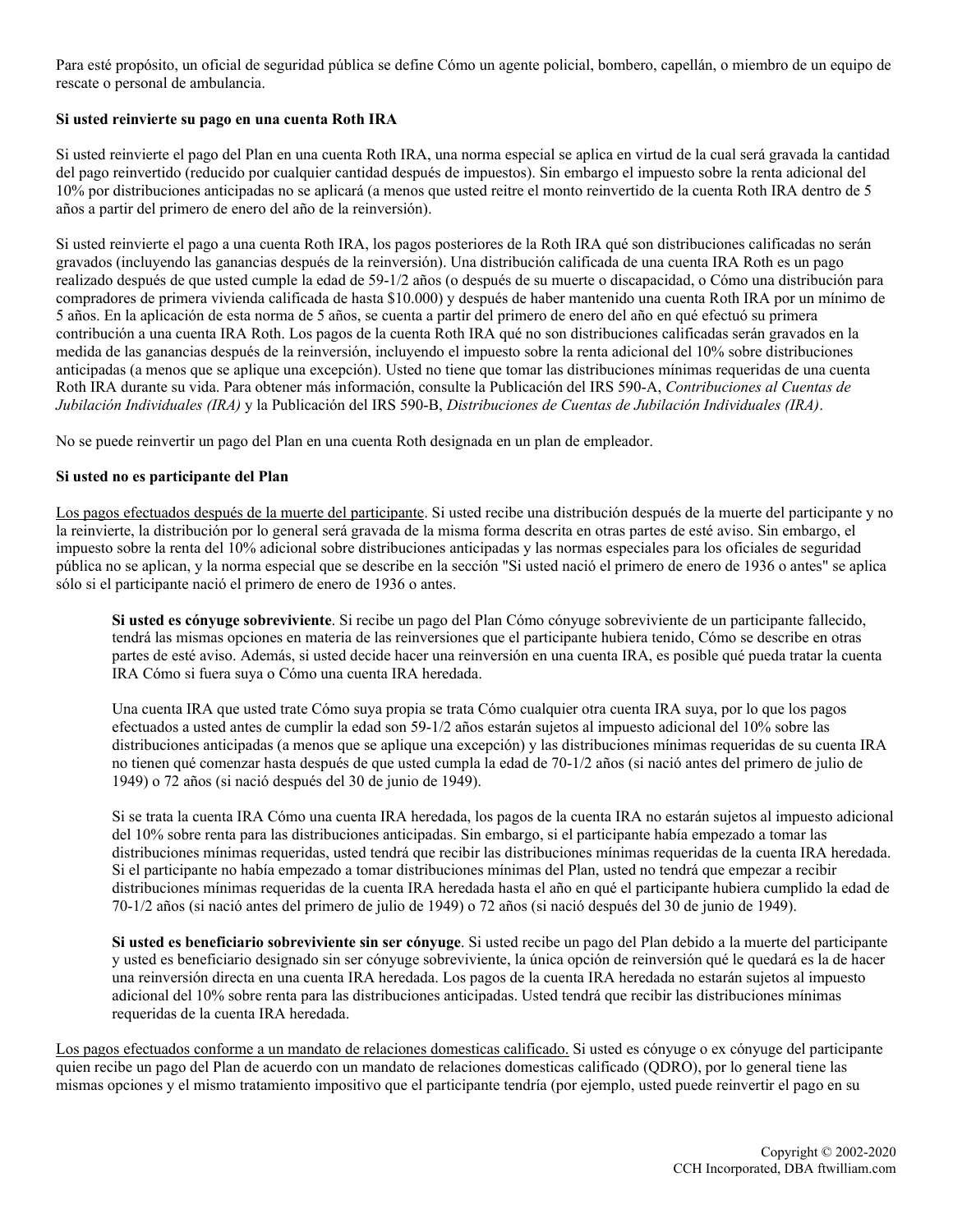propia cuenta de jubilación Roth IRA o en una cuenta ROTH designada en un plan de empleador elegible que lo acepte). Sin embargo, los pagos bajo el QDRO no estarán sujetos al impuesto adicional del 10% sobre las distribuciones anticipadas.

### **Si usted es extranjero no residente**

Si usted es extranjero no residente y no hace una reinversión directa en un plan IRA estadounidense, o en un plan de empleador estadounidense, en lugar de retener el 20%, se exige, por lo general, qué el Plan retenga el 30% del pago para los impuestos federales sobre la renta. Si la cantidad retenida es superior a la cantidad de impuestos que usted debe (Cómo puede suceder si usted hace una reinversión de 60 días), puede solicitar una devolución de impuestos al presentar el Formulario 1040NR y adjuntar el Formulario 1042-S. Consulte el Formulario W-8BEN para reclamar qué tiene derecho a una tasa reducida en virtud de un tratado tributario. Para obtener más información, consulte la Publicación del IRS 519,*Guía de Impuestos de estados Unidos para Extranjeros*, y la Publicación del IRS 515, *Retención del Impuesto de los Extranjeros no residentes y entidades extranjeras*.

#### **Otras normas especiales**

Si el pago es parte de una serie de pagos efectuados durante un plazo de menos de 10 años, tendrá la opción de realizar una reinversión directa y esa opción se aplicará Además a todos los pagos posteriores de la serie (a menos que usted decida proceder de una forma diferente en Cuánto a los pagos posteriores).

Si sus pagos para el año son menos de \$200 (sin incluir los pagos de una cuenta Roth designada en el Plan), no se requiere qué el plan le permita a usted realizar una reinversión directa y Además no está obligado a retener los impuestos federales sobre la renta. Sin embargo, es posible realizar una reinversión de 60 días.

A menos que usted elija lo contrario, un retiro obligatorio de más de \$1,000 (sin incluir los pagos de una cuenta Roth designada en el Plan) se reinvertirá directamente en Penchecks, Inc.. Un retiro obligatorio se trata de un pago de un plan a un participante, realizado antes de cumplir los 62 años (o la edad normal de jubilación, si ocurriera después) y sin consentimiento, cuando el beneficio del participante no es superior a \$5,000 (sin incluir los importes retenidos bajo el Plan Cómo resultado de una reinversión realizada al Plan).

Usted podrá tener derechos especiales en Cuánto a las reinversiones si recientemente sirvió en las Fuerzas Armadas de los Estados Unidos. Para obtener más información sobre los derechos de reinverión especiales relacionados con las Fuerzas armadas de los EEUU, consulte la Publicación 3 del IRS, *Guía de Impuestos de las Fuerzas Armadas.* Usted también podrá tener ciertos derechos relacionados con las reinversiones si fue afectado por un desastre federal reconocido oficialmente (u otro evento parecido), o si usted recibió una distribución debido a un desastre. Para más información sobre los derechos de reinversión especiales relacionados con la asistencia en caso de desastres, visite el sitio web de la IRS: www.irs.gov.

# **PARA MÁS INFORMACIÓN**

Le sugerimos consultar al administrador del plan o pagador, o a un asesor profesional de impuestos, antes de tomar un pago del Plan. Además, podrá informarse con más detalle sobre el tratamiento fiscal federal de los pagos de los planes del empleador consultando las siguientes publicaciones: La Publicación 575 del IRS, *Ingresos de pensión y Anualidades*; Publicación del IRS 590-A, *Contribuciones a Cuentas de Jubilación Individuales (IRA)*; Publicación del IRS 590-B, *Distribuciones de Cuentas de Jubilación Individuales (IRA)*; y la Publicación del IRS 571, *Planes de anualidades para impuestos protegidos (Planes (403(b))*. Estas publicaciones están disponibles en una de las oficinas locales del IRS, en línea en el sitio www.irs.gov, o las puede solicitar llamando al 1-800-TAX-FORM.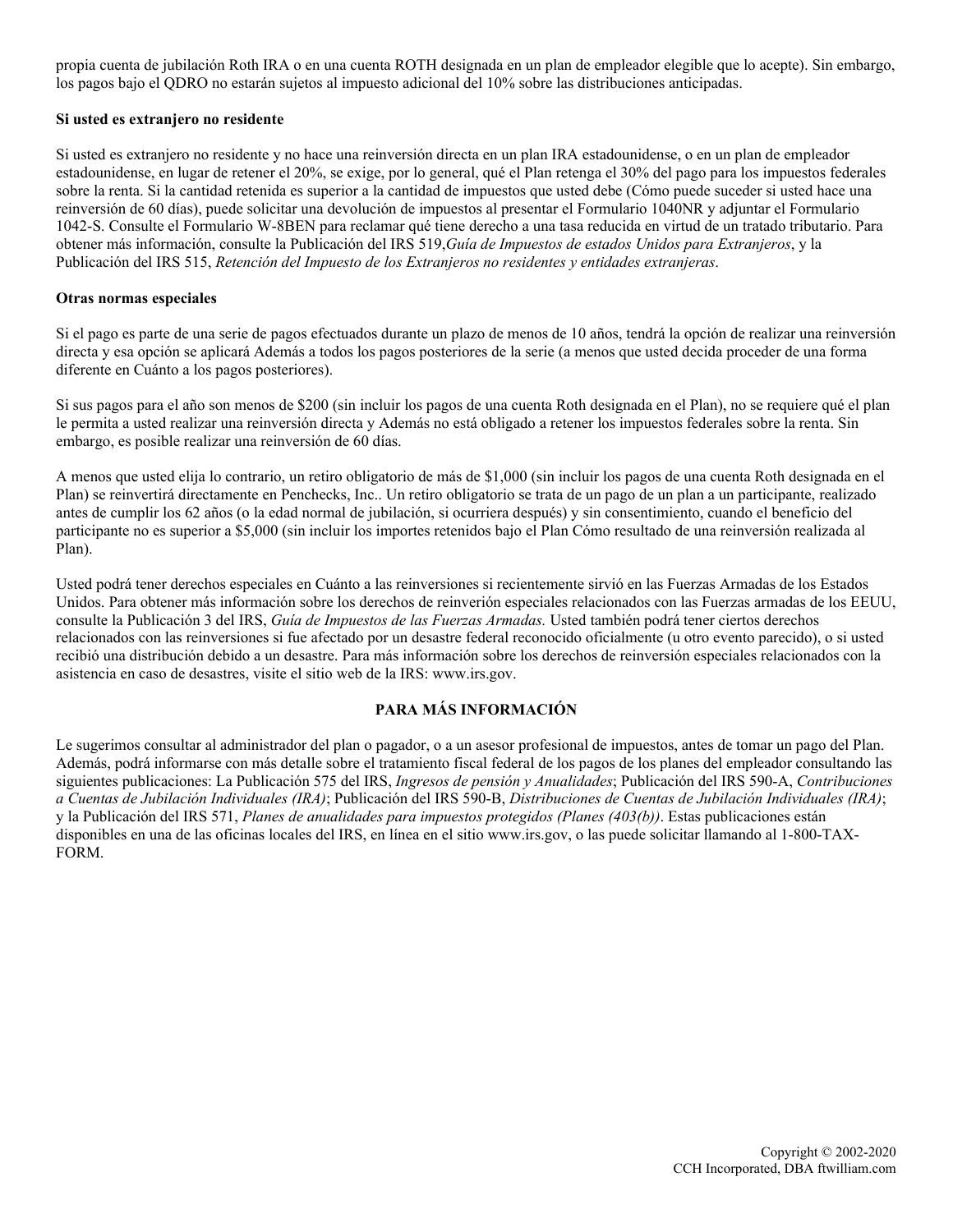# **AVISO ESPECIAL DE IMPUESTOS CON RESPECTO A LOS PAGOS DEL PLAN**

**(Para pagos desde una cuenta Roth designada)**

# **SUS OPCIONES DE REINVERSIONES - ROTH**

Esté aviso describe las normas referentes a las reinversiones que se aplican a los pagos del plan qué provienen de una cuenta Roth designada. Si usted Además recibe del Plan un pago qué no proviene de una cuenta Roth designada, se le proporcionará un aviso distinto por ese pago, y el Administrador del plan o el pagador le indicará la cantidad que se paga de cada cuenta.

Las normas que se aplican a la mayoría de los pagos de una cuenta Roth designada se describen en la sección "información general sobre las reinversiones." Las normas especiales que sólo se aplican en determinadas circunstancias se describen en la sección "Normas y Opciones especiales."

# **INFORMACIÓN GENERAL SOBRE LAS REINVERSIONES**

## **¿De qué forma podría una reinversión afectar mis impuestos?**

Las contribuciones después de impuestos incluidos en un pago desde una cuenta Roth designada no están sujetas a impuestos, pero las ganancias pueden ser gravadas. El tratamiento fiscal de los beneficios incluidos en el pago dependerá de si el pago se trata de una distribución calificada. Si el pago es sólo una parte de su cuenta Roth designada, el pago incluirá una porción asignable de las ganancias en su cuenta Roth designada.

Si el pago del Plan no es una distribución calificada y usted no realiza una reinversión en una cuenta IRA Roth o una cuenta Roth designada en un plan de empleador, usted deberá pagar impuestos sobre los ingresos en el pago. Si es menor de la edad de 59-1/2 años, también se aplicará a las ganancias un impuesto adicional del 10% sobre distribuciones anticipadas por lo general, sobre aquellas distribuciones realizadas antes de cumplir la edad de 59 años y medio). Sin embargo, si usted realiza una reinversión, no tendrá que pagar impuestos actualmente sobre las ganancias y no tendrá que pagar impuestos más tarde sobre los pagos qué representan distribuciones calificadas.

Si el pago proveniente del Plan es una distribución calificada, usted no tendrá que pagar impuestos sobre ninguna parte del pago, incluso si no realiza una reinversión. Si usted realiza una reinversión, no tendrá que pagar impuestos sobre la cantidad reinvertida y no deberá pagar impuestos sobre ninguna ganancia de la cantidad reinvertida si la paga más tarde en una distribución calificada.

Una distribución calificada de una cuenta Roth designada en el Plan es un pago efectuado después de que usted cumpla la edad de 59- 1/2 años (o después de su muerte o incapacidad) y después de haber mantenido una cuenta Roth designada en el Plan durante un mínimo de 5 años. En la aplicación de la norma de 5 años, se contará a partir del primero de enero del año en qué efectuó su primera contribución a una cuenta IRA Roth. Sin embargo, si usted realizó una reinversión directa en una cuenta Roth designada en el Plan desde una cuenta Roth designada de otro plan de empleador, su participación entrará en vigencia a partir del primero de enero del año en que se realizó su primera contribución a la cuenta Roth designada en el Plan o, si fue antes, a la cuenta Roth designada en el otro plan de empleador.

## **¿Qué tipos de cuentas y planes de jubilación pueden aceptar mi reinversión?**

Usted puede reinvertir el pago ya sea en una cuenta IRA Roth (una cuenta de retiro individual Roth o en una anualidad de retiro individual Roth) o una cuenta Roth designada en un plan de empleador (un plan deducible de impuestos o un plan de la sección 403(b)) o plan de sección 457 del gobierno qué acepte la reinversión. Las normas referentes al plan IRA o al plan de empleador qué mantiene la reinversión determinará sus opciones de inversión, las tasas y los derechos a los pago del IRA o plan de empleador (por ejemplo, no se aplica ninguna norma de consentimiento del cónyuge a las cuentas IRA y las cuentas IRA no pueden proporcionar préstamos). Además, la cantidad reinvertida será sujeta a las normas de impuestos que se aplican a la cuenta IRA Roth o a la cuenta Roth designada en el plan de empleador. Por lo general, estas normas fiscales son parecidas a las que se describen en otras partes de esté aviso, con las siguientes diferencias:

- Si usted realiza una reinversión en una cuenta IRA Roth, todas sus cuentas IRA Roth se tomarán en cuenta para los propósitos de determinar si usted ha satisfecho la norma de 5 años (contando desde el primero de enero del año para el qué realizó su primera contribución a cualquiera de sus cuentas Roth IRA).
- Si usted realiza una reinversión en una cuenta IRA Roth, usted no tendrá que tomar una distribución de la IRA Roth durante su vida y deberá estar pendiente de la cantidad total de las contribuciones después de impuestos en todas sus cuentas IRA Roth (a fin de determinar su ingreso gravable para pagos Roth IRA posteriores que no sean distribuciones calificadas).
- Las distribuciones de reinversiones elegibles de una cuenta Roth IRA sólo se pueden reinvertir en otra cuenta IRA Roth.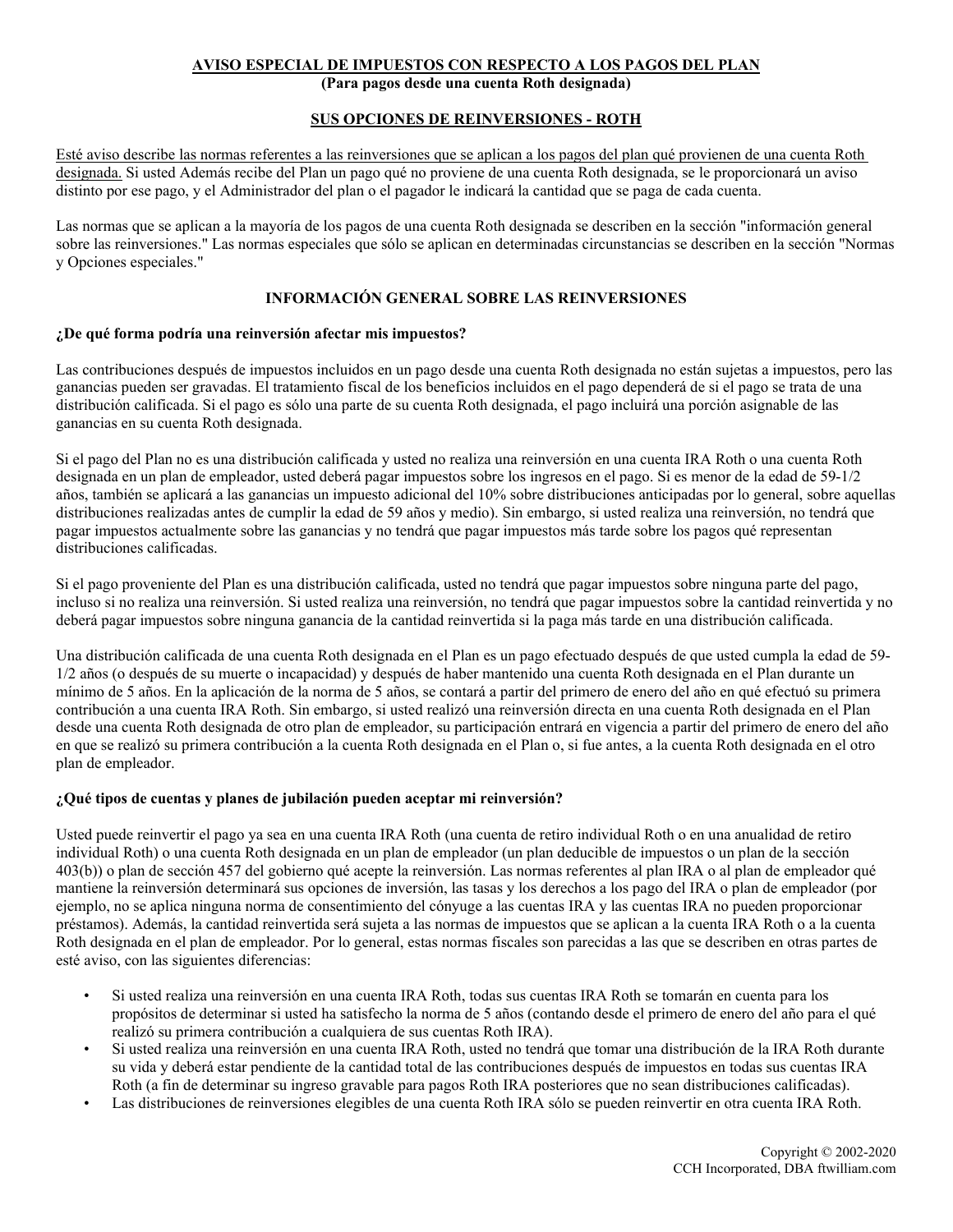# **¿Cómo puedo realizar una reinversión?**

Hay dos maneras de realizar una reinversión. Usted puede realizar una reinversión directa o una reinversión de 60 días.

Si usted opta por realizar una reinversión directa, el Plan efectuará el pago directamente a su IRA Roth o a una cuenta Roth designada en un plan de empleador. Debe comunicarse con el patrocinador de la cuenta IRA Roth o con el Administrador del plan de su empleador para obtener información sobre Cómo hacer una reinversión directa.

Si usted no realiza una reinversión directa, aún podrá realizar una reinversión, haciendo un depósito (por lo general, dentro de 60 días) a una cuenta IRA Roth, sin importar qué el pago sea una distribución cualificada o no cualificada. Además, usted puede realizar una reinversión haciendo un depósito dentro de 60 días a una cuenta Roth designada en un plan de empleador si el pago es una distribución no calificada y la reinversión no excede las ganancias en el pago. Usted no podrá reinvertir ninguna parte de una distribución calificada en una reinversión de 60 días a un plan de empleador. Si recibe una distribución qué es una distribución no calificada y no reinvierte una cantidad al menos igual a los ingresos asignables a la distribución, usted deberá pagar impuestos sobre la cantidad de esas ganancias qué no reinvirtió, incluyendo el impuesto sobre la renta adicional del 10% sobre las distribuciones anticipadas si es menor de 59-1/2 de edad (a menos que se aplique una excepción).

Si usted realiza una reinversión directa de sólo una parte de la cantidad pagada del Plan y una porción se le paga a usted a la misma vez, la porción directamente reinvertida consiste primero en ganancias.

Si usted no realiza una reinversión directa y el pago no es una distribución calificada, se requiere qué el Plan retenga el 20% de las ganancias para los impuestos federales sobre la renta (hasta la cantidad de dinero en efectivo y bienes recibidos Además de las acciones del empleador). Esto significa qué a fin de reinvertir el pago completo en una reinversión de 60 días en una cuenta IRA Roth, usted deberá utilizar otros fondos para compensar el 20% retenido.

# **¿Cuánto puedo reinvertir?**

Si usted desea realizar una reinversión, puede reinvertir la totalidad o una parte de la cantidad elegible para ser reinvertida. Cualquier pago del Plan es elegible para ser reinvertido, excepto:

- Ciertos pagos que se extienden sobre un período de al menos 10 años o más de su vida o su expectativa de vida (o la vida o la expectativa de vida conjunta suya y de su beneficiario);
- Distribuciones requeridas mínimas después de cumplir la edad de 70-1/2 años (si usted nació antes del primero de julio de 1949) o 72 años (si usted nació después del 30 de junio de 1949) o después de su muerte;
- Distribuciones por dificultades financieras;
- Dividendos ESOP;
- Las distribuciones correctivas por contribuciones que excedan los límites de la ley de impuestos;
- préstamos tratados Cómo distribuciones consideradas (por ejemplo, préstamos en mora debido a pagos atrasados antes de que termine su empleo);
- El costo del seguro de vida pagado por el Plan;
- Los pagos de ciertas contribuciones de inscripción automática, cuyo retiro fue solicitado dentro de 90 días a partir de la primera contribución;
- Los montos que se consideran haber sido distribuidos a causa de una asignación prohibida de acciones de empresa S anónima bajo un ESOP (Además, por lo general habrá consecuencias impositivas adversas si las acciones de empresa S se mantienen en una cuenta IRA); y
- Distribuciones de ciertas primas para seguro médico o de accidente.

El administrador del Plan o al pagador le puede indicar qué porción de un pago es elegible para ser reinvertido

## **Si no realizó una reinversión, ¿tendré que pagar el impuesto sobre la renta adicional del 10% sobre distribuciones anticipadas?**

Si el pago no es una distribución calificada y usted tiene menos de 59-1/2 años de edad, usted tendrá que pagar el impuesto adicional sobre la renta del 10% sobre distribuciones anticipadas con respecto a los beneficios asignados al pago que usted no reinvierta (incluyendo las cantidades retenidas por concepto de impuesto sobre la renta), a menos que una de las excepciones que figuran a continuación se aplique. Esté impuesto es Además del impuesto sobre la renta regular referente al pago qué no reinvirtió.

El impuesto sobre la renta adicional del 10% no se aplica a los siguientes pagos del Plan: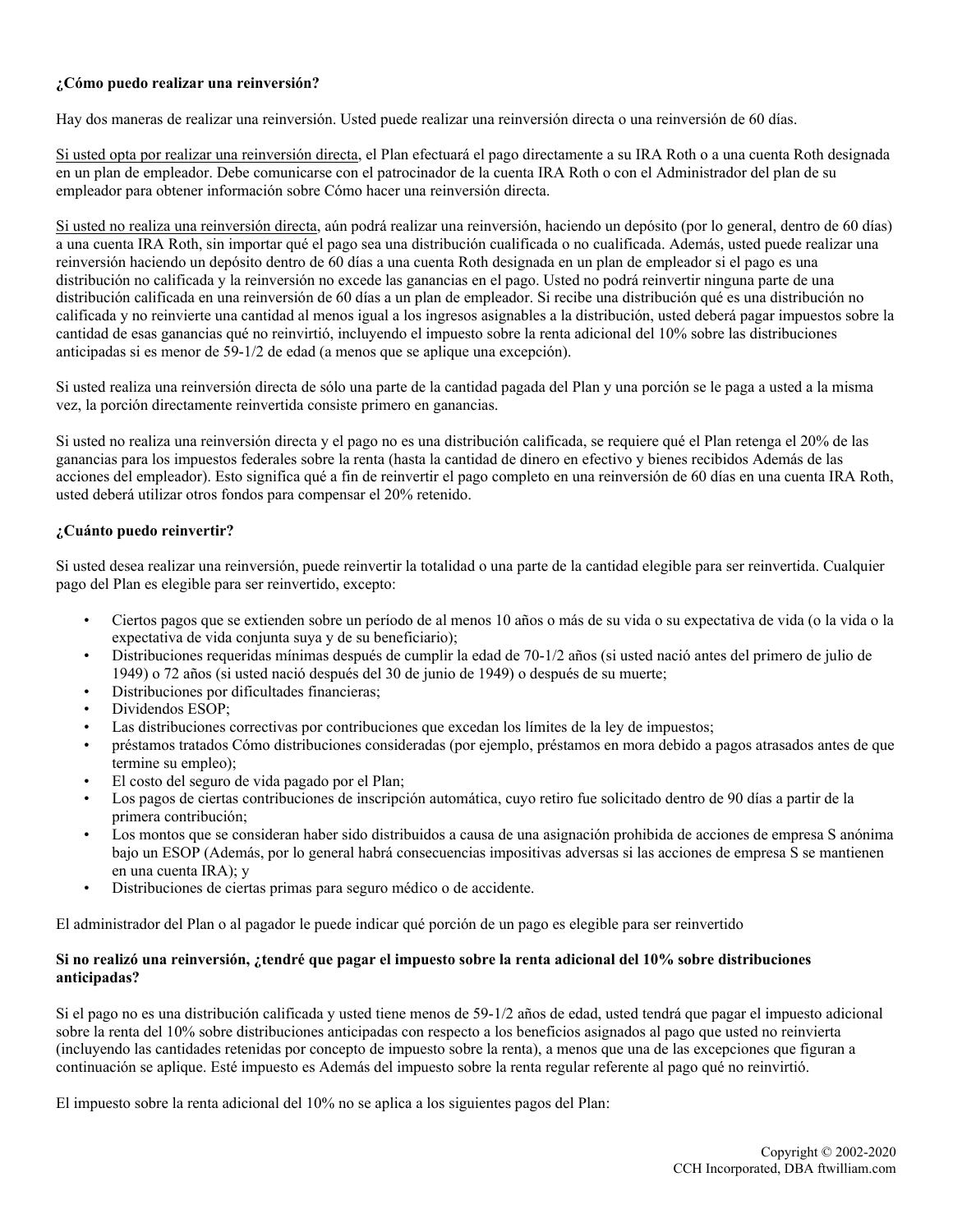- Los pagos efectuados después de que usted abandone el servicio, si es que usted tendrá por lo menos 55 años de edad en el año de dicha separación;
- Los pagos que se inician después de que usted se separe del servicio si se paga por lo menos anualmente en cantidades iguales o casi iguales durante su vida o expectativa de vida (o la vida o la expectativa de vida conjunta de usted y su beneficiario);
- Los pagos provenientes de un plan gubernamental efectuado después de que usted abandone el servicio, si usted es un empleado de seguridad pública calificado y tendrá por lo menos 50 años de edad en el año de dicha separación;
- Pagos efectuados a usted de hasta \$5,000 desde un plan de contribuciones definido dentro de un año tras el nacimiento o la adopción de un hijo o una hija;
- Los pagos efectuados por discapacidad;
- Los pagos efectuados después de su muerte;
- Los pagos de dividendos ESOP;
- Las distribuciones correctivas por contribuciones que excedan los límites de la ley de impuestos;
- El costo del seguro de vida pagado por el Plan;
- Los pagos efectuados directamente al gobierno para satisfacer un gravamen fiscal federal;
- Los pagos efectuados conforme a un mandato de relaciones domesticas calificado (QDRO);
- Pagos de hasta \$5,000 hechos a usted desde un plan de contribución definido si dicho pago se trata de una distribución por nacimiento o adopción calificada;
- Los pagos hasta el total de sus gastos médicos deducibles (sin importar que usted enumere sus deducciones para el año fiscal);
- Ciertos pagos efectuados mientras usted se encuentra en servicio activo si usted fue miembro de un componente de la reserva llamado al servicio el 11 de septiembre de 2001 durante más de 179 días;
- Los pagos de ciertas contribuciones de inscripción automática, cuyo retiro fue solicitado dentro de 90 días a partir de la primera contribución; y
- Pagos exceptuados del impuesto sobre la entrada adicional por virtud de legislación federal referente a ciertas emergencias o desastres.

## **¿Si hago una reinversión en una cuenta IRA Roth, se aplicará el impuesto sobre la renta adicional del 10% a las distribuciones anteriores de la IRA?**

Si recibe un pago de una cuenta Roth IRA cuando y tiene menos de 59-1/2 años de edad, usted tendrá que pagar el impuesto sobre la renta adicional del 10% distribuciones anticipadas, sobre los ingresos pagados de la cuenta IRA Roth, a menos que se aplique una excepción o el pago sea una distribución calificada. Por lo general, las excepciones referentes al impuesto sobre la renta adicional del 10% por distribuciones anticipadas de una cuenta IRA Roth anteriormente mencionada son idénticas a las excepciones mencionadas anteriormente para las distribuciones anticipadas de un plan. Sin embargo, hay algunas diferencias en los pagos de una cuenta IRA Roth, incluyendo las siguientes:

- La excepción para los pagos realizados después de que usted se separe del servicio si es que usted tendrá al menos 55 años de edad en el año de la separación (o la edad de 50 años para los empleados de seguridad pública calificados) no se aplica.
- La excepción para los mandatos de relaciones domesticas (QDRO) no se aplica (aunque sí se aplica una regla especial en virtud del cual, Cómo parte de un acuerdo de divorcio o separación, se puede realizar una transferencia libre de impuestos directamente a una cuenta IRA Roth de un cónyuge o ex cónyuge).
- La excepción para los pagos realizados anualmente Cómo mínimo en cantidades iguales o casi iguales durante un período determinado, se aplica sin importar si usted se ha separado del servicio.
- Hay excepciones adicionales para (1) los pagos por gastos calificados de la educación superior, (2) los pagos de hasta \$10,000 usados para la compra calificada de su primera vivienda, y (3) el pago de las primas de seguro de salud después de que usted haya recibido una indemnización de desempleo de 12 semanas consecutivas (o haya sido elegible para recibir una compensación por desempleo, pero tenía estatus de trabajador autónomo).

## **¿Deberé impuestos estatales?**

esté aviso no describe ninguna norma referente a impuestos estatales o locales (incluidas las normas de Retención)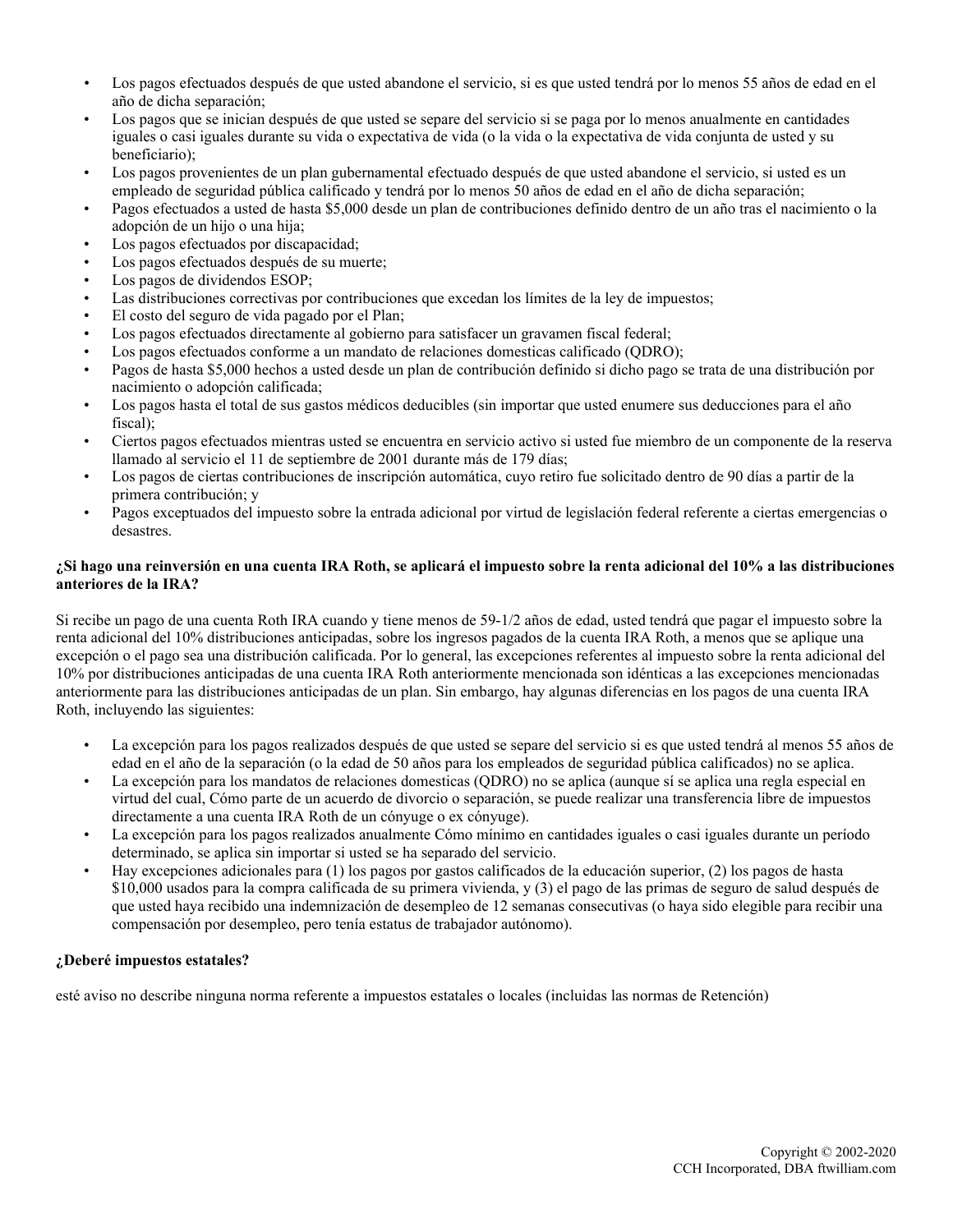### **NORMAS Y OPCIONES ESPECIALES**

### **Si usted deja pasar el plazo de reinversiones de 60 días**

Por lo general, la fecha límite para las reinversiones de 60 días no se puede extender. Sin embargo, el IRS tiene autoridad limitada para relajar la fecha límite bajo ciertas circunstancias extraordinarias, Cómo por ejemplo cuando los acontecimientos externos le impidieron realizar la reinversión antes de la fecha límite para las reinversiones de 60 días. En ciertas circunstancias, usted puede reclamar su elegibilidad para una renuncia de la fecha límite de 60 días para las reinversiones presentando por escrito una autocertificación. De otra forma, para solicitar una exención, usted debe presentar al IRS una carta de solicitud personal para exenciones. Las cartas de solicitud personal para exenciones requieren el pago de una cuota de usuario no reembolsable. Para obtener más información, consulte la Publicación del IRS 590-A *Aportes a cuentas de jubilación individuales (IRA)*.

### **Si su pago incluye acciones del empleador que usted no reinvierte**

Si usted recibe un pago qué no sea una distribución calificada y no realiza una reinversión, puede aplicar una norma especial a los pagos de las acciones del empleador (u otros valores del empleador) que se pagan en una suma global después de que usted se separe del servicio (o después de la edad 59-1/2, incapacidad o muerte del participante). En virtud de la regla especial, la apreciación neta no realizada sobre las acciones incluida en las ganancias en el pago no será gravada a la hora de ser distribuidas del Plan y serán gravadas según las tasas de ganancia de capital cuando usted venda las acciones. Si usted realiza un reinversión en una cuenta IRA Roth de una distribución no calificada qué incluya acciones del empleador (por ejemplo, si vende las acciones y reinvierte el monto generado dentro de 60 días de la distribución), usted no tendrá ingreso gravable y la norma especial relativa a las acciones del empleador distribuidas no se aplicará a los pagos posteriores del plan IRA Roth o del empleador. La apreciación neta no realizada por lo general equivale al aumento en el valor de las acciones del empleador después de haber sido adquiridas por el Plan. El administrador del Plan le podrá decir la cantidad de toda apreciación neta no realizada.

Si recibe un pago qué es una distribución calificada qué incluye acciones del empleador y no lo reinvierte, su base en las acciones (utilizado para determinar la ganancia o pérdida cuando posteriormente vende las acciones) será igual al valor justo de mercado de las acciones en el momento que se efectuó pago del Plan.

### **Si usted tiene un préstamo pendiente qué está siendo compensado**

Si usted tiene un préstamo del Plan qué está pendiente, su beneficio del Plan podrá ser compensado por la cantidad del préstamo pendiente, por lo general, cuando termine su empleo. La cantidad a ser compensada se tratará Cómo una distribución a usted en el momento de la compensación. Por lo general, usted podrá invertir una parte o cualquier porción de la cantidad a ser compensada. Si la distribución atribuible a la compensación no es una distribución calificada, y usted no reinvierte la cantidad a ser compensada, usted será gravado por toda ganancia incluida en su distribución (incluyendo el impuesto sobre la renta adicional del 10% sobre distribuciones anticipadas, a menos que se aplique una excepción). Usted puede reinvertir las ganancias incluidas en la compensación del préstamo a un plan de jubilación Roth o una cuenta Roth designada en un plan de empleador (si los términos del plan de empleador permiten que el plan reciba reinversiones de compensación de préstamos del plan). Usted también puede reinvertir la cantidad entera de la compensación en un cuenta de jubilación Roth.

El plazo que se le permitirá para completar la reinversión depende del tipo de compensación de préstamos del plan que usted tenga. Si usted tiene una compensación de préstamos del plan calificada, usted tendrá hasta la fecha lìmite de su próxima declaración de impuestos (incluyendo extensiones) para el año fiscal durante el cual ocurra la compensación para completar su reinversión. Una compensación de préstamos del plan calificada ocurre cuando un préstamo del plan en buena condición es compensado debido a que su plan de empleador terminó, o debido a que usted terminó su empleo. Si su compensación de préstamo del plan ocurre por cualquier otra razón (tal como el no efectuar pagos de préstamo parejos, lo cual resulte en una distribución estimada), usted tiene 60 días a partir de la fecha en la que ocurrió la compensación para completar su reinversión.

#### **Si usted recibe una distribución no calificada y nació el primero de enero de 1936 o antes**

Si usted nació el primero de enero de 1936 o antes y recibe una distribución de suma global qué no sea una distribución calificada, y que usted no reinvierta, se aplicarán, en su caso, normas especiales para el cálculo del importe del impuesto sobre las ganancias en el pago. Para obtener más información, consulte la Publicación 575 del IRS, *Ingresos de pensión y Anualidades*.

#### **Si su pago es de un plan de sección 457(b) gubernamental**

Si el Plan es de un plan de sección 457(b) gubernamental, las mismas normas que se describen en otra parte de esté aviso se aplicarán por lo general, lo que le permitirá reinvertir el pago en una cuenta IRA o un plan del empleador qué acepte reinversiones. Una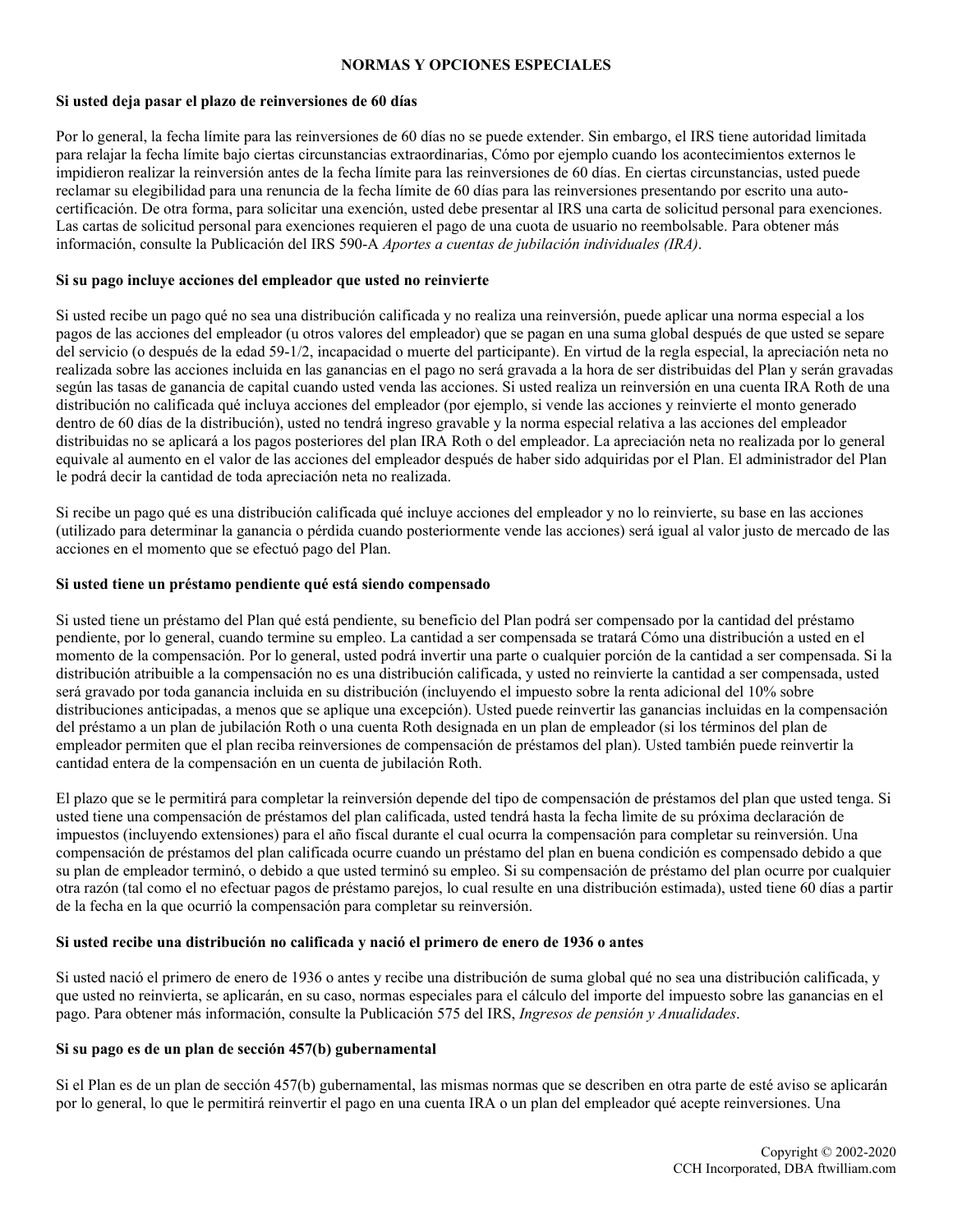diferencia es que si usted no se realiza una reinversión, usted no tendrá que pagar el impuesto sobre la renta adicional del 10% sobre distribuciones anticipadas con respecto a las ganancias asignadas al pago que usted no reinvierta,, incluso si es menor de 59-1/2 años de edad (a no ser que el pago sea de una cuenta separada en la que tenga contribuciones de reinversiones que se hicieron en el Plan de un plan deducible de impuestos, un plan de la sección 403(b), o una cuenta IRA). Sin embargo, si usted realiza una reinversión en una cuenta IRA o un plan de empleador qué no sea un plan gubernamental de sección 457(b), toda distribución realizada más tarde que no sea una distribución calificada, antes de que usted cumpla la edad de 59-1/2 años, estará sujeta al impuesto adicional del 10% sobre las ganancias asignadas al pago (a menos que se aplique una excepción). Otras diferencias incluyen que usted no podrá realizar una reinversión si el pago se efectuó debido a una "situación de emergencia imprevisible" y las normas especiales descritas en la sección "Si su pago incluye acciones del empleador que usted no reinvierte" y "Si usted nació en o antes del primero de enero de 1936" no se aplicarán.

## **Si usted recibe una distribución no calificada y es un agente de seguridad pública jubilado elegible y su pago se utiliza para pagar su cobertura de salud o seguro de cuidado a largo plazo calificado**

Si el plan es un plan de gobierno, usted se jubiló Cómo oficial de seguridad pública, y su retiro fue por motivo de discapacidad u ocurrió después de usted haber cumplido la edad normal de jubilación, usted puede excluir de su plan de ingresos pasivos las distribuciones no calificadas efectuadas directamente Cómo primas a un plan de accidente o de salud (o un contrato de seguro de cuidado médico a largo plazo calificado) qué mantenga su empleador en su nombre, el de su cónyuge o sus dependientes, hasta un máximo de \$3,000 por año. Para esté propósito, un oficial de seguridad pública se define Cómo un agente policial, bombero, capellán, o miembro de un equipo de rescate o personal de ambulancia.

## **Si usted no es participante del Plan**

Los pagos efectuados después de la muerte del participante. Si usted recibe una distribución después de la muerte del participante y no la reinvierte, la distribución por lo general será gravada de la misma forma descrita en otras partes de esté aviso. Sin embargo, si el pago es una distribución calificada, por lo general depende de cuando el participante hizo por primera vez una contribución a la cuenta Roth designada en el Plan. Además, el impuesto sobre la renta del 10% adicional sobre distribuciones anticipadas y las normas especiales para los oficiales de seguridad pública no se aplican, y la norma especial que se describe en la sección "Si usted recibe una distribución no calificada y nació el primero de enero de 1936 o antes" se aplica sólo si el participante nació el primero de enero de 1936 o antes.

**Si usted es un cónyuge sobreviviente**. Si recibe un pago del Plan Cómo cónyuge sobreviviente de un participante fallecido, tendrá las mismas opciones en materia de las reinversiones que el participante hubiera tenido, Cómo se describe en otras partes de esté aviso. Además, si usted decide realizar una reinversión en una cuenta Roth IRA, podrá tratar la cuenta IRA Roth Cómo suya propia o Cómo una cuenta Roth IRA heredada.

Una cuenta IRA Roth que usted trate Cómo suya propia se tratará Cómo cualquier otra cuenta IRA Roth suya, de modo que usted no tendrá que recibir las distribuciones mínimas requeridas durante su vida y los ingresos pagados a usted en una distribución no calificada antes de que esté cumpla la edad de 59-1/2 años estarán sujetos al impuesto adicional del 10% sobre distribuciones anticipadas (a menos que se aplique una excepción).

Si se trata la cuenta IRA Roth Cómo una cuenta IRA Roth heredada, los pagos de la cuenta IRA Roth no estarán sujetos al impuesto adicional del 10% sobre las distribuciones anticipadas. Una cuenta IRA Roth heredada está sujeta a las distribuciones mínimas requeridas. Si el participante había empezado a tomar las distribuciones mínimas requeridas del Plan, usted tendrá que recibir las distribuciones mínimas requeridas de la cuenta IRA Roth heredada. Si el participante no había empezado a tomar distribuciones mínimas, usted no tendrá que empezar a recibir distribuciones mínimas requeridas de la cuenta IRA Roth heredada hasta el año en qué el participante hubiera cumplido la edad de 70-1/2 años (si nació antes del primero de julio de 1949) o 72 años (si nació después del 30 de junio de 1949).

**Si usted es beneficiario sobreviviente sin ser cónyuge**. Si usted recibe un pago del Plan debido a la muerte del participante y usted es un beneficiario designado sin ser cónyuge sobreviviente, la única opción de reinversión qué le quedará es la de hacer una reinversión directa en una cuenta IRA Roth heredada. Los pagos de la cuenta IRA Roth heredada, aunque se hayan efectuado en una distribución no calificada, no estarán sujetos al impuesto adicional del 10% sobre las distribuciones anticipadas. Usted tendrá que recibir las distribuciones mínimas requeridas de la cuenta IRA Roth heredada.

Los pagos efectuados conforme a un mandato de relaciones domesticas calificado. Si usted es cónyuge o ex cónyuge del participante quien recibe un pago del Plan de acuerdo con un mandato de relaciones domesticas calificado (QDRO), por lo general tiene las mismas opciones y el mismo tratamiento impositivo que el participante tendría (por ejemplo, puede reinvertir el pago tal Cómo se describe en esté aviso).